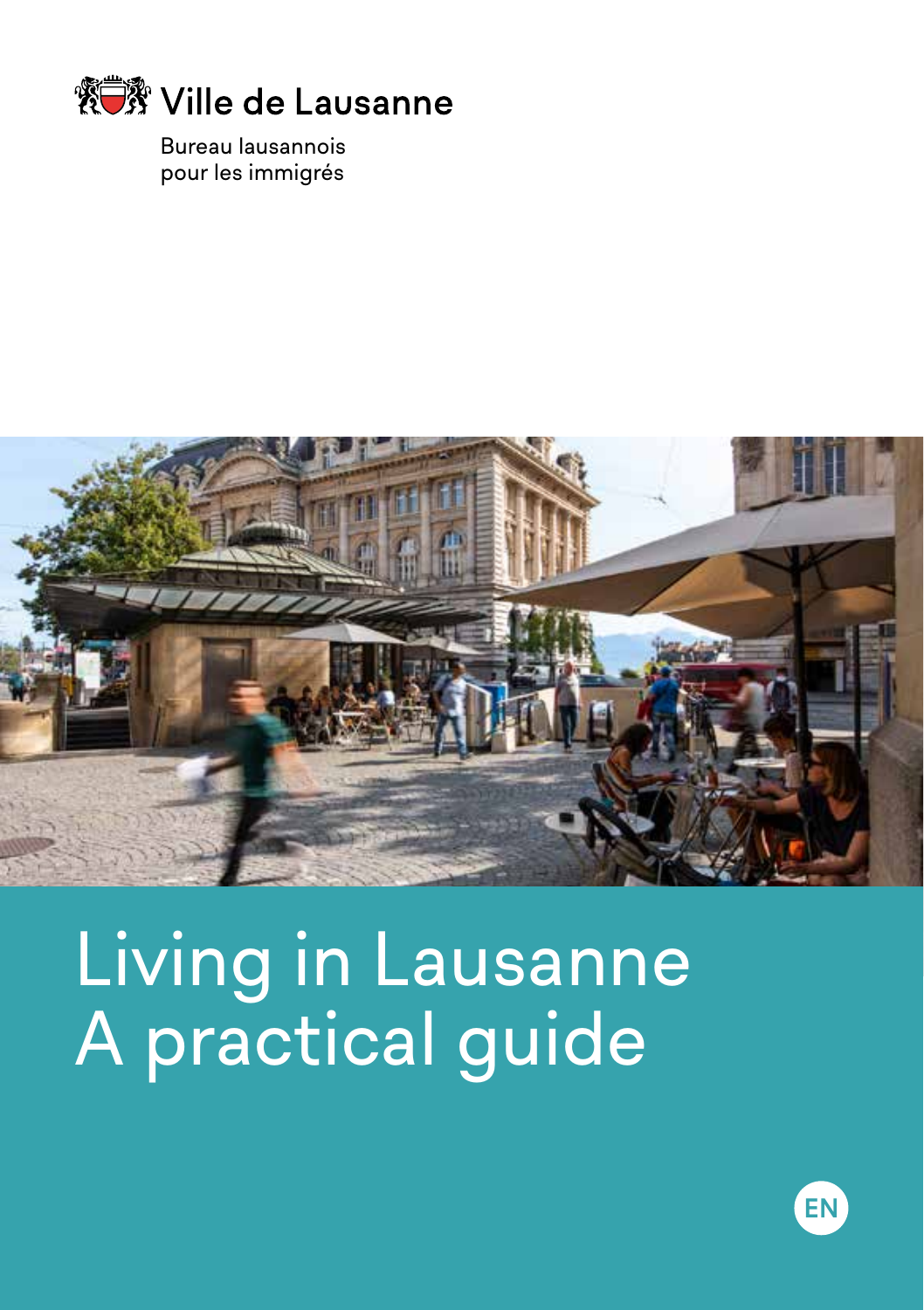## Table of contents

| Welcome to Lausanne                           | 4  |
|-----------------------------------------------|----|
| Integration involves each and every one of us | 5  |
| A city and its many facets                    | 6  |
| Lausanne welcomes you                         | 8  |
| When you get here: key things to do           | 10 |
| Map of the Municipality's offices             | 12 |
| Schools and young people                      | 14 |
| Education and training                        | 18 |
| Work                                          | 20 |
| Health and welfare                            | 22 |
| Accommodation and refuse disposal             | 26 |
| Life in your neighbourhood                    | 28 |
| Citizenship and political rights              | 30 |
| Culture, leisure and sports                   | 32 |
| Transport and mobility                        | 34 |
| A to Z of key addresses                       | 36 |

Publisher: Ville de Lausanne, Bureau lausannois pour les immigrés – BLI in cooperation with Info Cité Design: alafolie.ch Cover photo: Marino Trotta Printing: Presses Centrales August 2019, 7<sup>th</sup> edition

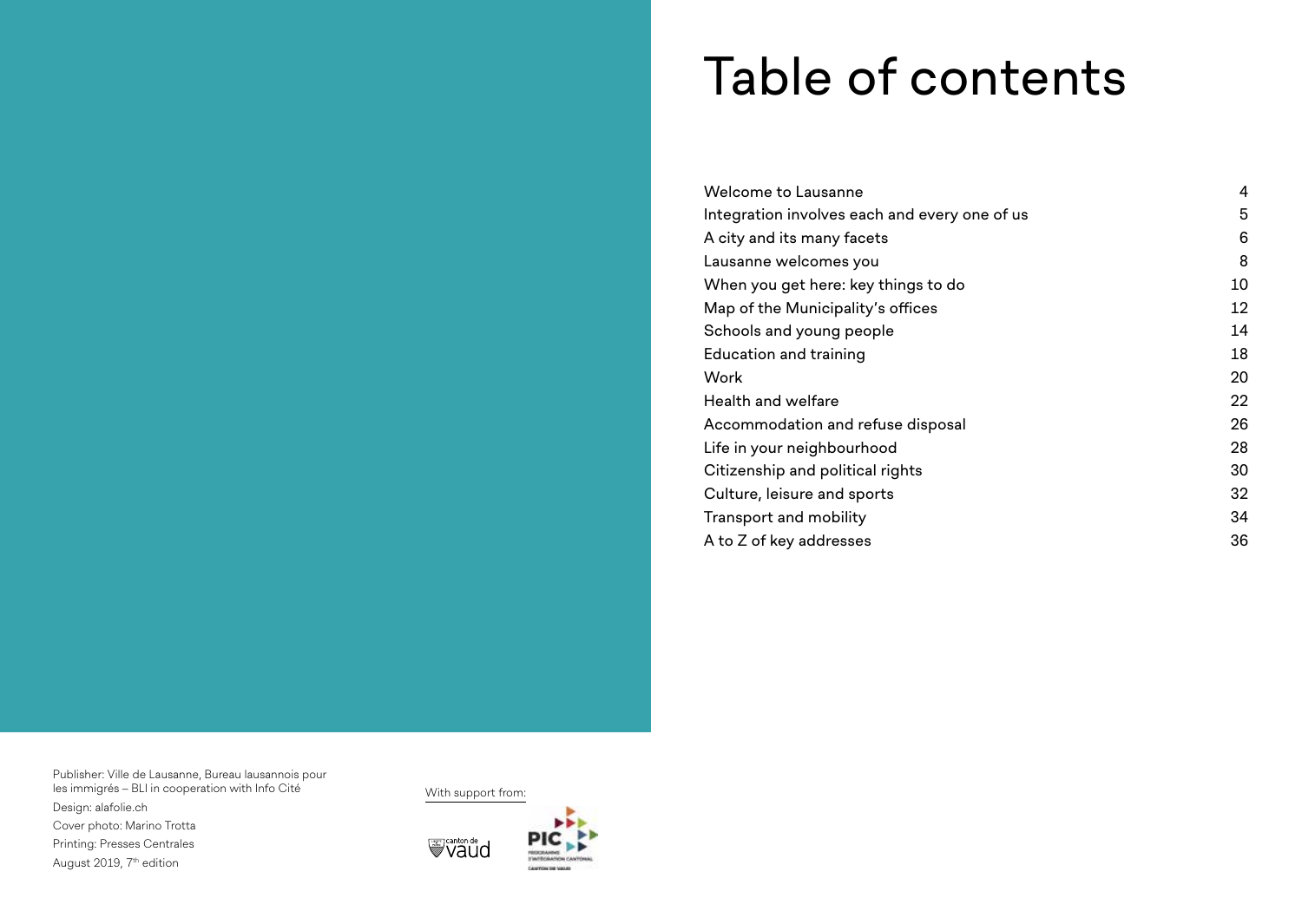## Welcome to Lausanne

## Lausanne, an open city

Managing a city means continuously pursuing the balance between stability and development. It means trying to recognise sometimes divergent interests and, more importantly, promoting a peaceful coexistence between inhabitants and communities. All these matters take on a special meaning in Lausanne: foreign citizens make up about 43% of our population and this proportion is constantly growing. Such cultural and social diversity is an important opportunity for sharing and mutual enrichment. It expands our horizons. It teaches us to know and respect each other. But it can also become a weakness, if we fail to integrate every person and ensure respect for everybody's culture.

If Lausanne has set a successful example of openness and diversity, it is largely because of the efforts undertaken by the Lausanne Office for Immigrants (BLI) and its partners over many years. Their day-to-day work – and this brochure is an example – helps make Lausanne an integrated, welcoming city and a pleasant place to live in for everyone.

Grégoire Junod, Mayor of Lausanne

## Integration involves each and every one of us

Over 160 nationalities coexist in the capital of the Swiss canton of Vaud. Here, more than anywhere else, integration involves each and every one of us, whether we are Swiss nationals or come from further afield. Overcoming our own prejudices, coming into contact with our neighbours and promoting dialogue are necessary steps to getting to know and understand each other and living better together. At the same time, for those who have just arrived, learning French is the first step to greater autonomy. If we are all committed, in our own way, to respecting each other, we will ensure and give meaning to the essential principles that guarantee social cohesion.

Lausanne is well aware that diversity is also a challenge as far as equal opportunities are concerned. Over 43% of Lausanne residents do not have a Swiss passport. Our city paved the way in 1971, when it created Switzerland's first office for immigrants.

Over almost 50 years, it has developed an integration policy that is attentive to the needs of the population. This publication is an example of the collective effort undertaken by the city's administration, in partnership with numerous associations and public bodies, to make our immigration policy meaningful. Our special thanks go to all those who contribute to it. And our best wishes to all of you who have just arrived.

Oscar Tosato, Town Councillor Director of Sports and Social Cohesion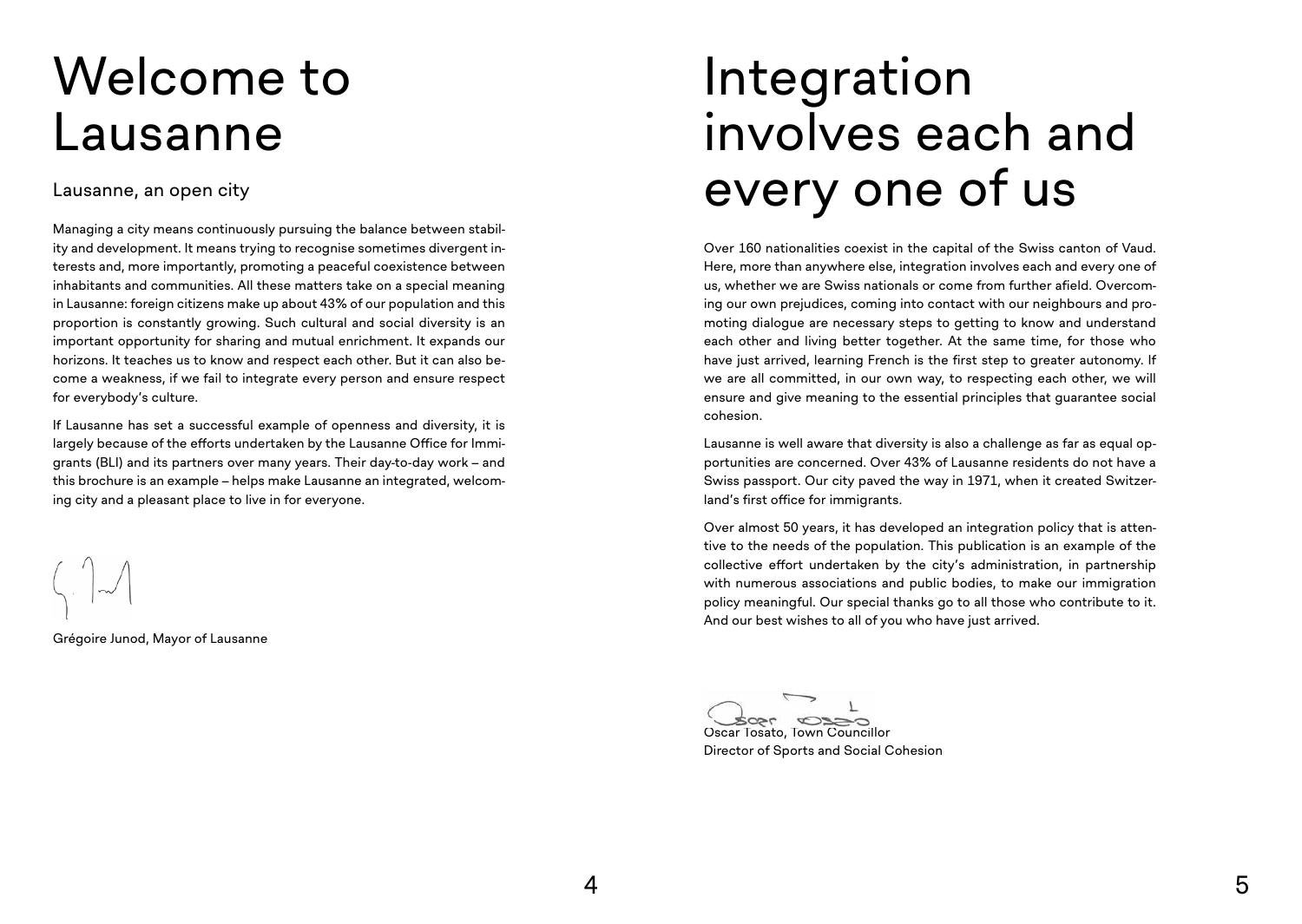# A city and its many facets

As Switzerland's fourth largest city, with 145,000 residents, enjoying the magnificent panoramic views over Lake Geneva and the Alps, Lausanne stands out as the capital of the Olympic movement, a sustainable city and a renowned centre of educa tion and culture. Around its Gothic cathedral, it wel comes a diverse population from all over the world, as well as the headquarters of several multinational companies.

### **An Olympic and sporting capital**

The importance of sport in Lausanne has been emphasised by the pres ence of the International Olympic Committee (IOC) since 1914, along with 20 or so international sports federations and organisations. The city's sta tus as an Olympic capital will be bolstered by hosting the winter Youth Olympic Games (YOG) in January 2020, in which over 1,000 athletes aged 15 to 18 will take part.

Lausanne opened a new football stadium in 2019 and is home to several hundred clubs and associations, providing opportunities to take part in over 70 different sports. It also hosts an annual round of major sporting events, including Athletissima, the Lausanne Marathon and the popular Lausanne 20KM race (20KM de Lausanne).

## **Pioneering sustainable development**

Sustainability has been at the heart of Lausanne's development for over 20 years and its efforts have been rewarded by the European Energy Award Gold. It is investing to ensure that 100% of its electricity supply comes from renewable resources, its new housing meets the criteria of the 2000- Watt Society, it encourages environmentally friendly mobility and is com mitted to protecting its open spaces. Its m2 metro is the first automated metro system in Switzerland and it is in the process of creating two econeighbourhoods.

## **Excellence in education**

Lausanne benefits from the presence of some world-class educational insti tutions, such as the Swiss Federal Institute of Technology Lausanne (EPFL), which regularly performs well in the global rankings, the Ecole hôtelière (EHL) and the IMD (management). The campus shared by the University of Lausanne and EPFL is home to 25,000 Swiss and international students. Other institutions are renowned in their specific field, such as ECAL (arts and design), EJMA (jazz and contemporary music) and the Rudra-Béjart dance school.

## **A city of culture**

Lausanne offers an exceptional level of cultural opportunity for a city of this size. Almost 20 museums take their visitors on a journey to areas as diverse as history, the sciences, fine arts, contemporary art and outsider art, with a unique collection that is unmatched anywhere else in the world. Laus anne has around 15 theatres, including institutions such as the Théâtre Vidy-Lausanne and more experimental spaces, several classical orchestras, an opera company, various festivals and a variety of contemporary music venues. Not forgetting the jewel in the dance crown, the Béjart Ballet Laus anne, founded by the famous choreographer Maurice Béjart.

#### **A cutting-edge economy**

Lausanne has more jobs than residents. Its mainly service and knowledgebased economy generates employment for 170,000 people. Thanks to CHUV (Vaud University Hospital), in particular, it provides outstanding health services. Thousands of new homes have been built over the last few years helping to ease tension in the property market.

www.lausanne.ch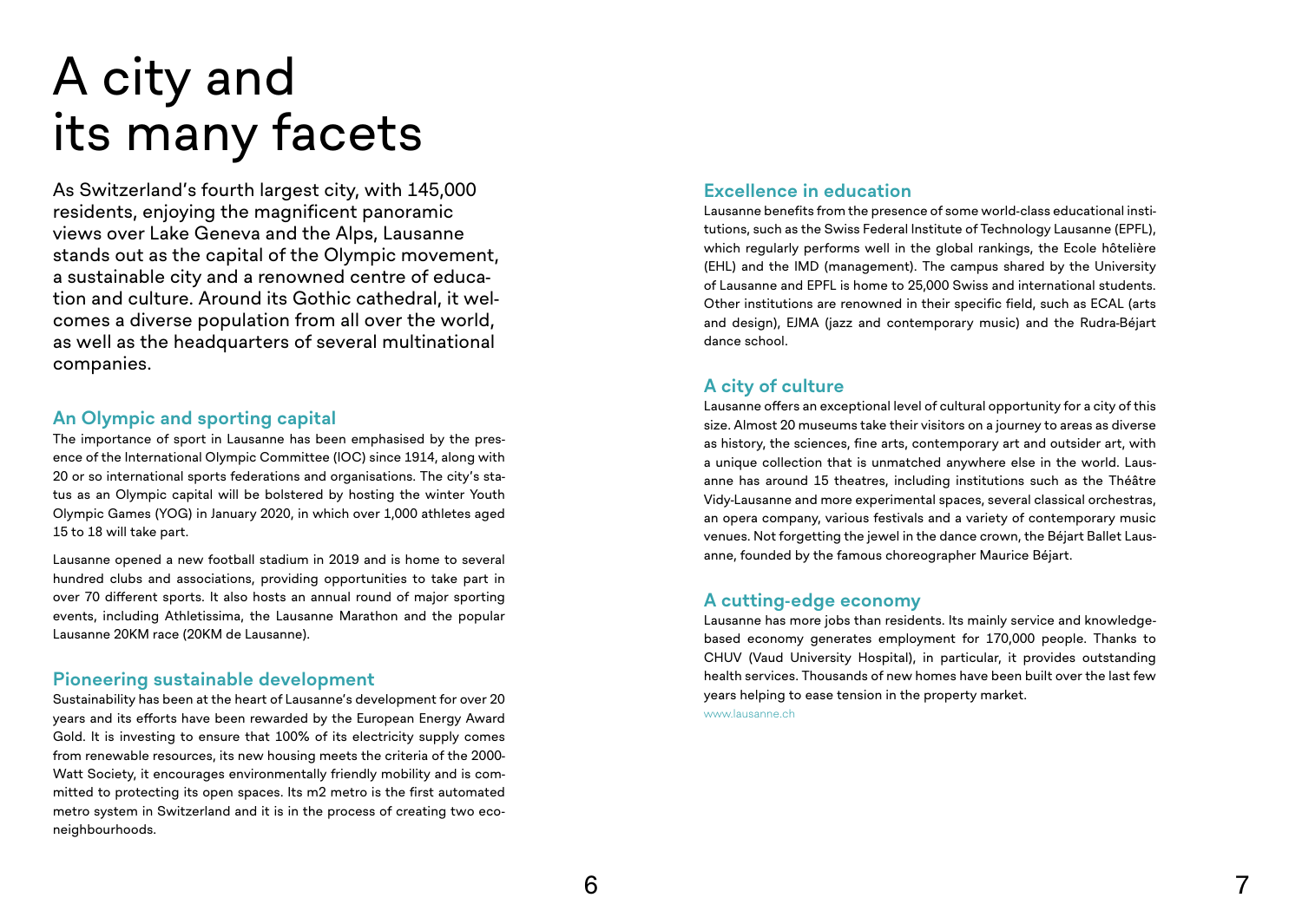## Lausanne welcomes you

Every year, over 15,000 people move to Lausanne. Whether they come from a nearby town, another region in Switzerland or somewhere further afield, the city of Lausanne is keen to ensure they get off to a smooth start in the capital of the canton of Vaud.

#### **Municipal meet-and-greet session**

A meet-and-greet session is held for new residents at the Casino de Montbenon every year, in November. Numerous municipal services have an information booth at the event to tell attendees about what they do as part of the city's administration.

www.lausanne.ch/accueil

#### **Welcome and information workshops in various languages and guided tour of the city's administrative offices**

Welcome workshops and a guided tour of the city's administrative offices are offered free of charge, to familiarise people living in Lausanne with dayto-day topics and answer questions about work, education, institutions, health, housing and the school system. The workshops are offered in a range of languages, currently French, English, Spanish, Italian and Portuguese. www.lausanne.ch/welcome

## **Info Cité**

The Info Cité office is the main information point for the city of Lausanne and provides information and guidance for both residents and guests on administrative formalities and discovering what the city has to offer.

#### **Info Cité**

Place de la Palud 2, case postale 6904, 1002 Lausanne Tel. 021 315 25 55, infocite@lausanne.ch www.lausanne.ch/infocite

### **Helping newcomers to integrate**

The Lausanne Office for Immigrants (Bureau lausannois pour les immigrés – BLI) welcomes you and is your first port of call for information about integrating into the workforce, taking part in social activities and your rights and responsibilities as a citizen. The BLI is also a key player in preventing racism and supports people who find themselves dealing with racist situations.

The Cantonal Office for the Integration of Foreigners and Prevention of Racism (Bureau cantonal pour l'intégration des étrangers et la prévention du racisme – BCI) is the State Council's competent authority for these matters. There are also municipal integration offices in Renens, Yverdon, Nyon, Vevey and Bex.

**Bureau lausannois pour les immigrés – BLI (Lausanne Office for Immigrants)** Place de la Riponne 10, case postale 5032, 1002 Lausanne, Tel. 021 315 72 45, bli@lausanne.ch, www.lausanne.ch/bli Office hours: 8 am to 12 noon, 1 pm to 5 pm

**Bureau cantonal pour l'intégration des étrangers et la prévention du racisme – BCI (Cantonal Office for the Integration of Foreigners and Prevention of Racism)** Rue du Valentin 10, case postale, 1014 Lausanne, Tel. 021 316 49 59 info.integration@vd.ch, www.vd.ch/integration

### **Community associations**

Numerous migrants' associations provide active support for integration in Lausanne and the canton of Vaud. A list of organisations in Lausanne is available on the BLI website.

The Protestant Social Aid Centre (Centre Social Protestant) can answer your administrative questions about permits, marriage and family reunification.

**List of associations**  Available at www.lausanne.ch/associations-migrants

**Centre Social Protestant – La Fraternité (Protestant Social Aid Centre)** Place Arlaud 2, 1003 Lausanne, Tel. 021 213 03 53 frat@csp-vd.ch, www.csp.ch/fraternite Office hours for social support: Tuesday and Thursday, 6 pm to 8 pm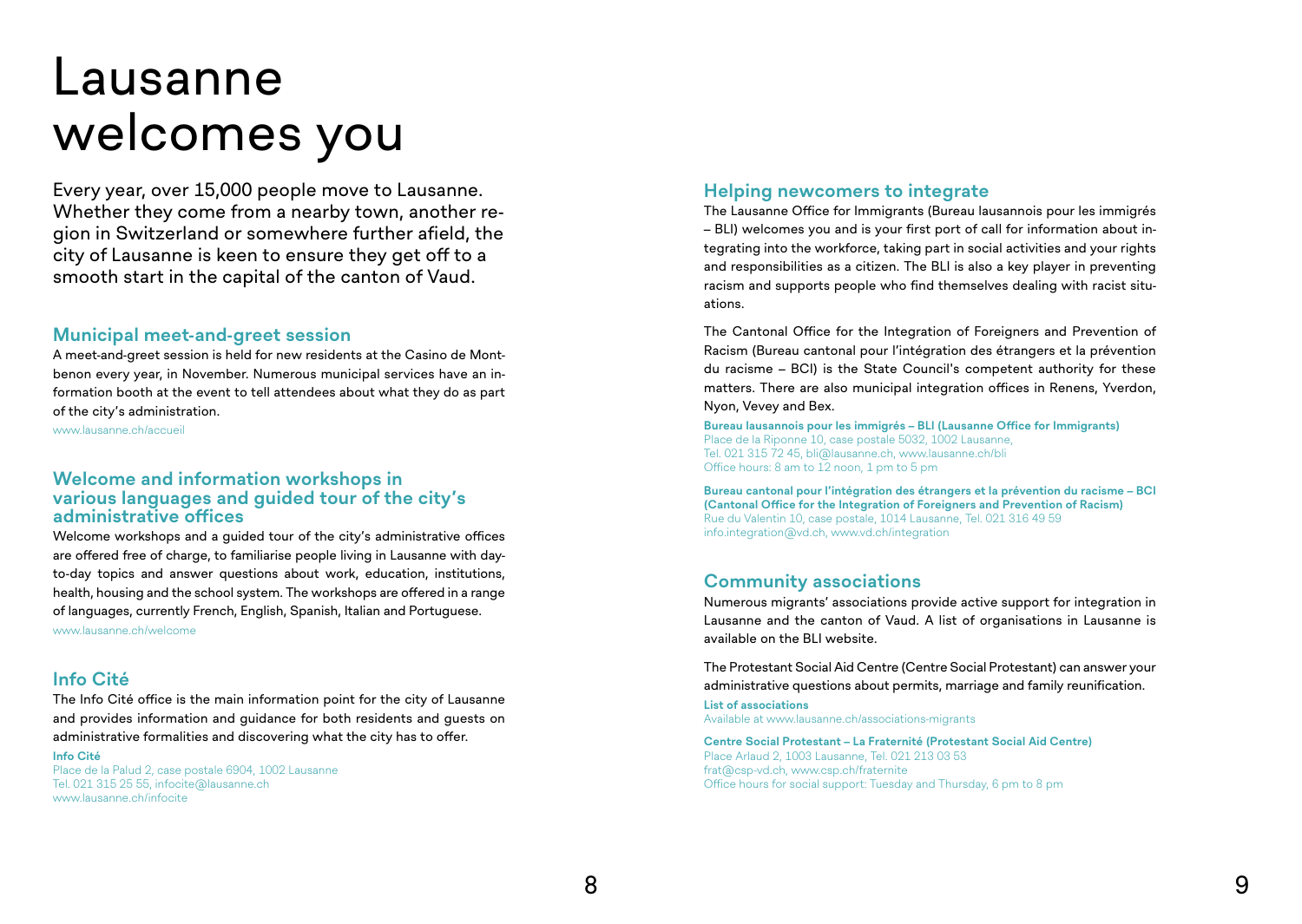## When you get here: key things<br>to do to do **Registering your child at school**<br>School-age children can be registered as soc

## **Registering with the municipality**

If you wish to live in Lausanne, you have eight days after you arrive to regis ter with the Residents' Registry (Contrôle des habitants). You are required to present yourself in person at Rue du Port-Franc 18, in the Flon district. Several documents are required. You can announce your arrival in advance using an online form. If you are not a Swiss citizen and wish to stay for more than three months, you will need to apply for a residence permit. Contrôle des habitants (Residents' Registry), www.lausanne.ch/ch, Tel. 021 315 31 33

#### **Taking out insurance**

Some types of insurance are compulsory if you live in Switzerland: basic health insurance, accident insurance, personal liability (RC) if you own a ve hicle or building or at the request of certain property management compa nies if you are a tenant, and fire and natural disaster cover for buildings and furniture (ECA). Other insurance cover is optional: complementary health insurance, personal liability and household insurance, loss of income, legal protection or life insurance. Further information p.22 www.lausanne.ch/pratique

### **Connecting to the various networks**

Once you have settled in, you will need to register with the Lausanne utili ties provider (for electricity, gas, etc.) (Services industriels de Lausanne - SiL). You can also choose other multimedia services provided by SiL via the cable network (television, internet, landline).

Anyone who registers with the Residents' Registry automatically receives a bill from the company Serafe to pay the licence fee for radio and televi sion reception. Fees are charged per household.

Services industriels (Department of utilities), www.lausanne.ch/sil, Tel. 0842 841 841 or Citycable, www.citycable.ch, Tel. 021 315 88 88

Serafe, www.serafe.ch, Tel. 058 201 31 67 or Office fédéral de la communication (Federal Communications Office), www.ofcom.admin.ch

School-age children can be registered as soon as you arrive, at any point during the year, by contacting the Primary and Secondary Schools Depart ment (Service des écoles primaires et secondaires). Support is available for children who do not yet speak French. Further information p.15

## **Finding a child-care solution**

Pre-school age children can be registered with a day-care centre. Demand is very high and the number of places is limited, so it is important to get your name on the waiting list as soon as possible. The Parents' Informa tion Office (Bureau d'information aux parents – BIP) can provide you with information.

UAPE and APEMS centres offer out-of-hours care for school-age children. Further information p.16

### **Paying taxes**

The Swiss tax system operates on three levels: federal, cantonal and mu nicipal taxes. Everyone aged 18 and over living in the canton is required to fill out an annual tax return, whether they have a source of income or not. Future taxpayers and foreign workers must register with the Cantonal Tax Authority (Administration cantonale des impôts).

Administration cantonale des impôts (Cantonal Tax Authority) www.vd.ch/impots, Tel. 021 316 00 00

## **Registering your vehicle**

If you settle in Switzerland and hold a valid foreign driving licence, you have 12 months from when you arrive to exchange your foreign licence for a Swiss one. Motor vehicles and trailers need number plates to be allowed on public roads. Further information p.34-35

Service des automobiles et de la navigation du Canton de Vaud (Cantonal Office for Road Traffic and Shipping), www.vd.ch/san, Tel. 021 316 82 10

## **Registering your dog**

Dog owners must register their dog with the Financial and Tax Service (Service des finances/impôts) by telephone, online or at the nearest police station.

Service des finances/impôts (Financial and Tax Service) www.lausanne.ch/impots, Tel. 021 315 43 11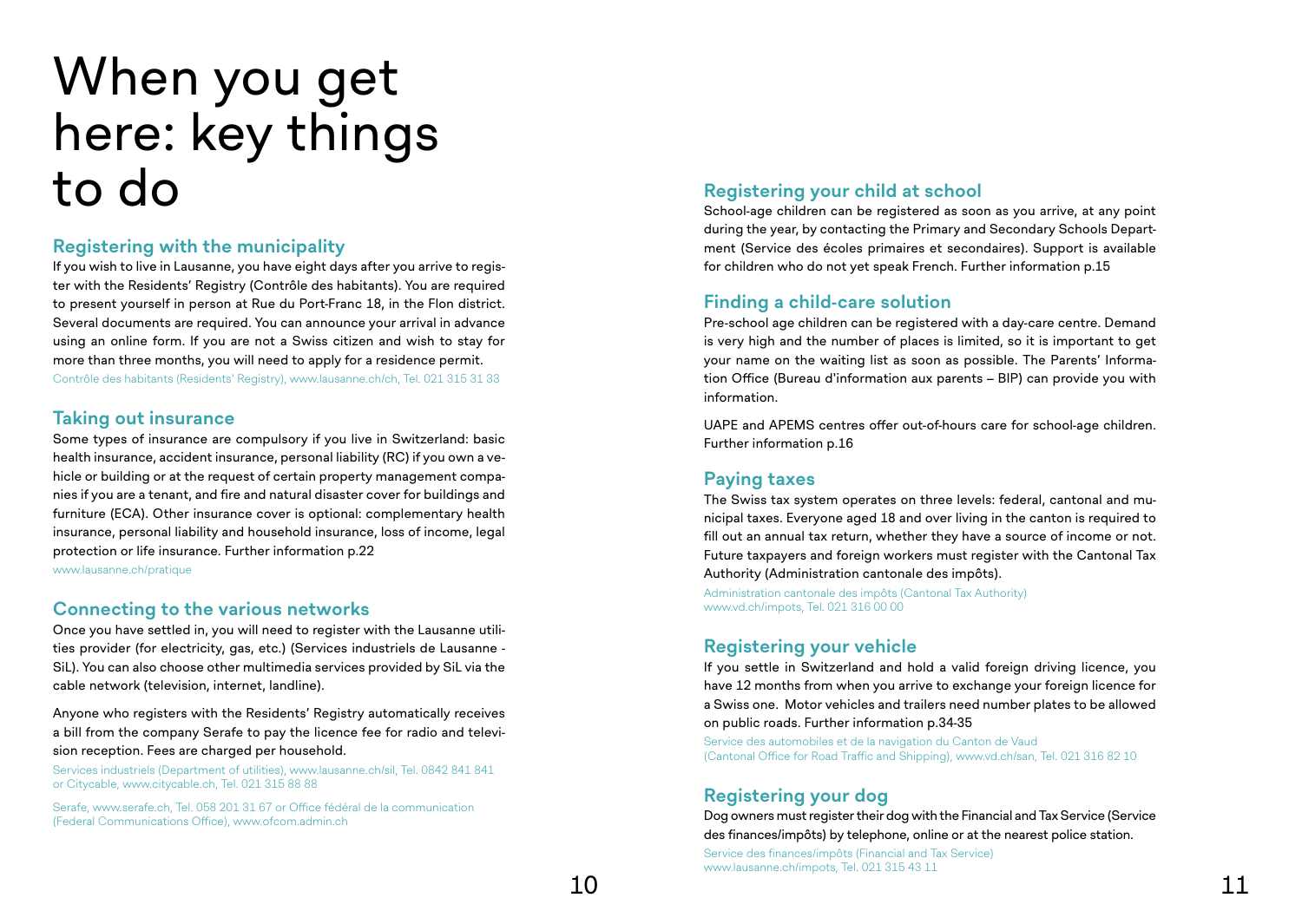## Map of the Municipality's offices

- **A** Services industriels *(Utilities)* Electricity, gas, multimedia
- **B** Direction de l'enfance, de la jeunesse et des quartiers *(Department of Childhood, Youth and Neighbourhoods)* School or day-care registration for school-age children Bureau d'information aux parents – BIP

(Parents' Information Office) Bureau lausannois pour les familles (Lausanne Families' Office)

Service du logement et des gérances *(Housing and Real Estate Management Office)* Subsidised housing

Office régional de placement – ORP *(Regional Employment Office)* 

**C** Bibliothèque municipale *(City library)*

- **D** Service des assurances sociales *(Social Security Department)*  Allowances, subsidies and old-age and survivors' insurance
- **E** Contrôle des habitants *(Residents' Registry Office)* Registering with the municipality, permit renewals and changes of address
- **F** Service de la propreté urbaine *(Waste management service)* Waste collections calendar

**G** Info Sociale Information on social services

**H** Bureau lausannois pour les immigrés – BLI *(Lausanne Office for Immigrants)*

Objets trouvés *(Lost property)*

Inspection du travail *(Labour Inspectorate)*

**I** Hôtel de Ville *(Town Hall)*

Info Cité *(City information centre)*

**J** SIL Citycable Multimedia subscriptions

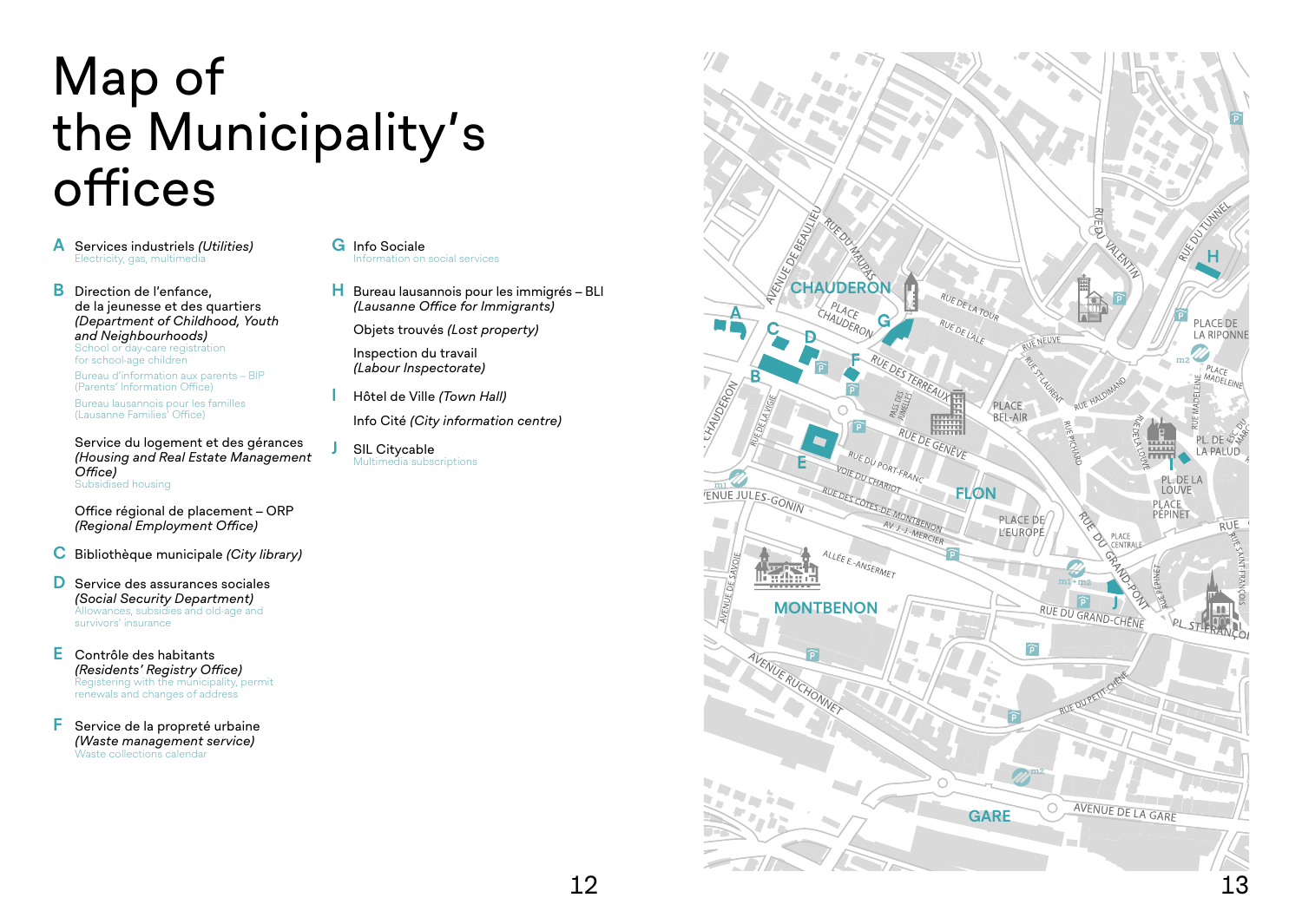# Schools and young people

Children and young people in Lausanne have access to day-care, school and leisure facilities that reflect their needs and interests.

#### **Schooling system**

The education system is a cantonal responsibility in Switzerland, from school to university, with the sole exception of the Swiss Federal Institutes of Technology. Compulsory schooling begins once the child has turned four and continues for 11 years.

After they have completed their compulsory schooling, students can choose from vocational training (an apprenticeship leading to a CFC) or higher education (in a sixth-form college or specialist high school).

**Direction générale de l'enseignement obligatoire (Directorate General of Compulsory Education)** Rue de la Barre 8, 1014 Lausanne, Tel. 021 316 32 32 www.lausanne.ch/ecole, www.vd.ch/scolarite where you can download documents translated into various languages

## **Register your child at school from the age of 4**

There are 15 schools in Lausanne, in locations throughout the city. Registrations are handled centrally by the Primary and Secondary Schools Department (Service des écoles primaires et secondaires). There are also numerous private schools offering different kinds of teaching or multilingual environments.

**Service des écoles primaires et secondaires (Department of Primary and Secondary Schools)** Place Chauderon 9, case postale 5032, 1002 Lausanne, Tel. 021 315 64 11 seps@lausanne.ch, www.lausanne.ch/seps

**Association vaudoise des écoles privées (Vaud Association of Private Schools)** Route du Lac 2, 1094 Paudex, case postale 1215, 1001 Lausanne Tel. 058 796 33 00, info@avdep.ch, www.avdep.ch

## **Non French-speaking pupils aged 4 to 15**

Children between the ages of 4 and 15 who are not sufficiently fluent in French when they arrive in Lausanne will be pointed towards the Resource Centre for Allophone Students (Centre de ressources pour élèves allophones – CREAL). Following an interview, students may be accepted into a reception class or given intensive French lessons to facilitate their integration into mainstream school.

**Centre de ressources pour élèves allophones de Lausanne – CREAL (Resource Centre for Allophone Students)** Avenue d'Echallens 1, 1004 Lausanne, Tel. 021 315 64 86, www.lausanne.ch/creal

## **Non French-speaking students aged 15 to 20**

Young people aged 15 to 20 who have recently arrived in Switzerland may, depending on availability, be able to spend an academic year in the Ecole de la transition (Transition School). This gives pupils the opportunity to familiarise themselves with their new community to help them integrate and, in time, embark on an initial vocational training course or engage in academic study. Registrations are managed by the Migration Portal (Portail Migration) of the Cantonal Office for Educational and Vocational Guidance (Office cantonal d'orientation scolaire et professionnelle – OCOSP).

**Portail Migration – OCOSP (Portail Migration)** Rue de la Borde 3d, 1014 Lausanne, Tel. 021 316 11 40 www.vd.ch/themes/formation/orientation/trouver-une-formationprofession-lorsquonvient-darriver-dans-le-canton-de-vaud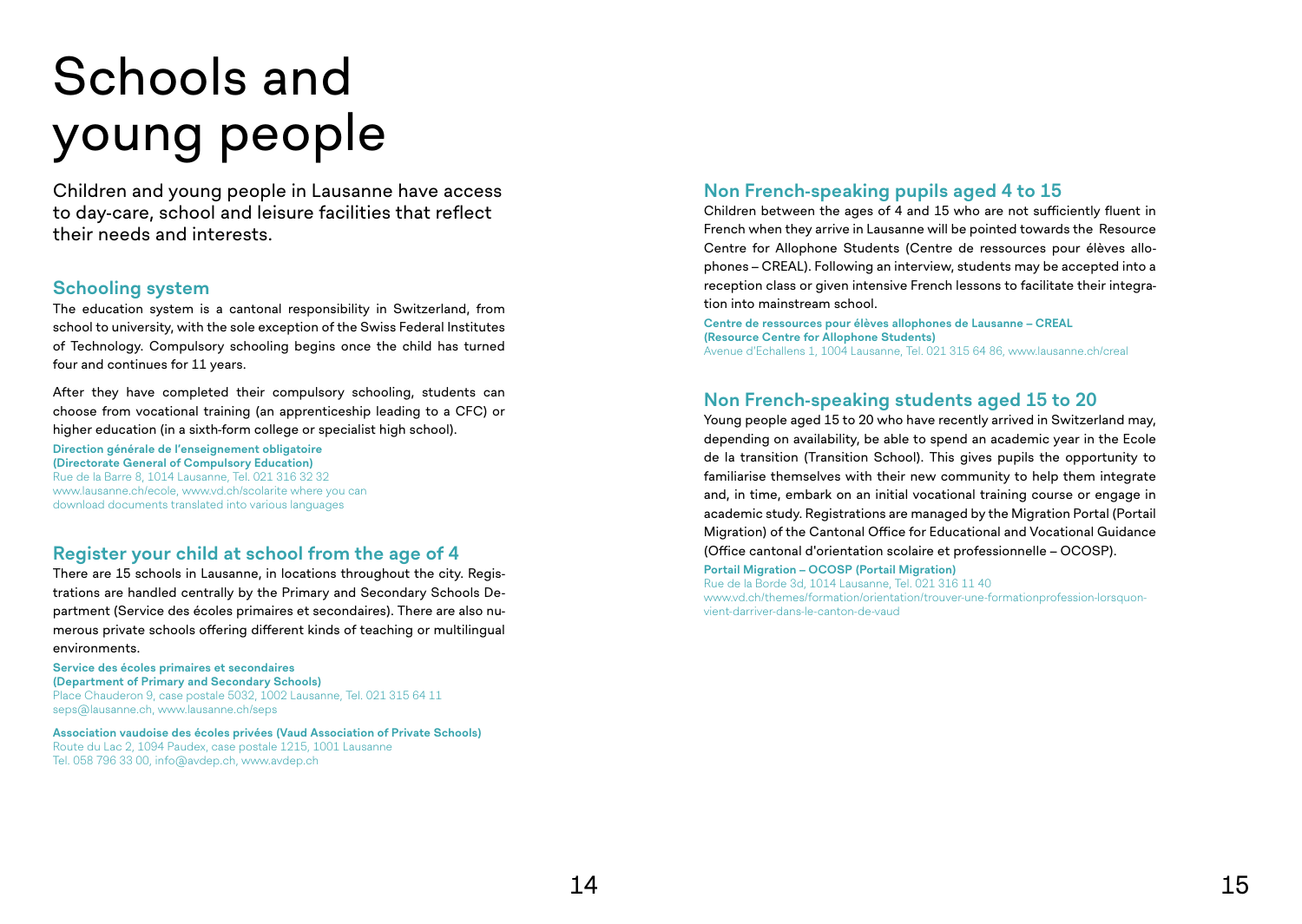#### **Day-care centres**

Children's centres, day-care centres, subsidised municipal and private nurseries, play centres and kindergartens all form part of the Lausanne day-care network (Réseau d'accueil de jour de Lausanne) known as Réseau-L. The various centres offer full-time care to help families manage their personal and professional lives, and part-time care to help children develop social skills. The Parents' Information Office (BIP) provides information and guidance for parents and can register their interest on the Réseau-L's central waiting list.

If a pupil in class 1P or 2P requires day care, they may be able to attend a pupil day care centre (Unité d'accueil pour écoliers – UAPE).

APEMS (Accueil pour enfants en milieu scolaire – support structures for school-aged children) centres provide supervised day-care services for children in class 3P to 6P whose parents are working, from 7 am to 6.30 pm.

**Bureau d'information aux parents – BIP (Parents' Information Office)** Place Chauderon 9, case postale 5032, 1002 Lausanne Reception open daily from 8.30 to 11.30 am and 1.30 to 4.30 pm Telephone helpline: 021 315 60 00 Tuesday, Thursday and Friday from 10 am to 12 noon. bip@lausanne.ch, www.lausanne.ch/bip

**Support structures in Lausanne**  www.lausanne.ch/structures-accueil

**Service d'accueil de jour de l'enfance (Day Care for Schoolchildren)** Place Chauderon 9, case postale 5032, 1002 Lausanne, Tel. 021 315 68 33/08 apems@lausanne.ch, www.lausanne.ch/apems

## **Native language and culture courses**

Native language and culture courses encourage children to explore their multicultural identity by acquiring their mother tongue. A good knowledge of their mother tongue is often an important foundation for learning the language of their host country. A list of native language and culture courses provided by associations in Lausanne is available in the brochure *Apprendre à Lausanne* published by the BLI.

**Bureau lausannois pour les immigrés – BLI (Lausanne Office for Immigrants)**  List of courses available at www.lausanne.ch/apal

### **Holiday activities**

Various leisure activities are available for children during the school holidays. The holiday activities team (Domaine accueil vacances) is on hand to guide families and help them register for the activities they want.

**Direction de l'enfance, de la jeunesse et des quartiers (Department of Childhood, Youth and Neighbourhoods) – Domaine accueil vacances** Place Chauderon 7a, case postale 5032, 1002 Lausanne, Tel. 021 315 68 22/65 jeunessevacances@lausanne.ch, www.lausanne.ch/jeunessevacances

**SCHOOL HOLIDAY DATES:** www.lausanne.ch/vacances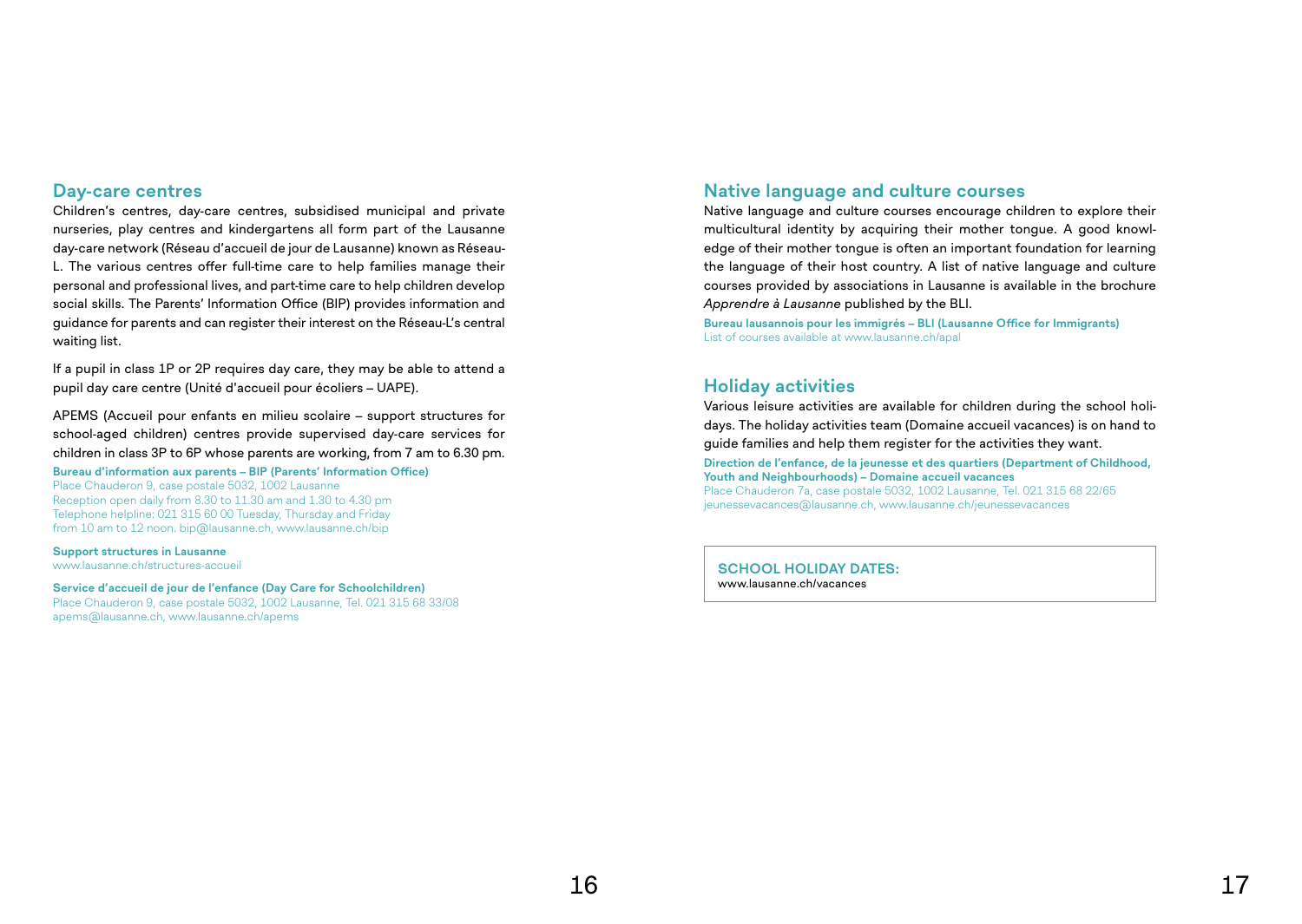# Education and training

Lausanne is home to a number of specialist educational institutions, including the University of Lausanne (UNIL), the Swiss Federal Institute of Technology Lausanne (EPFL), institutes of higher education and technical colleges (hotel management, business administration, visual arts, etc.) and numerous private schools.

#### **Educational and vocational guidance**

The Regional Centre for Educational and Vocational Guidance (Centre régional d'orientation scolaire et professionnelle – OSP) offers information and advice to students at the end of their compulsory schooling and young people in training or in transition, as well as to adults.

Open-access, short information interviews are provided free of charge at the Information Centre on Studying and Careers every afternoon (Mon - Thurs from 1.30 pm to 5 pm and Fri from 12 noon to 4 pm). Individual appointments can be arranged during the first interview.

The Migration Portal (Portail Migration) offers welcome interviews for young people aged between 15 and 25, who have recently arrived in the canton of Vaud, speak limited or no French and are interested in taking a training course. (p. 15)

Drop-in information sessions (on training pathways, grants, etc.) are organised regularly. A CV clinic is held every Friday, from 12 noon to 4 pm.

**Centre régional d'orientation scolaire et professionnelle Lausanne – OSP (Regional Centre for Educational and Vocational Guidance)**  Rue de la Borde 3d, 1014 Lausanne, Tel. 021 316 11 20, www.vd.ch/orientation

**Guichet d'information de la Direction generale de l'enseignement postobligatoire – DGEP (Department of Further Education Helpdesk)**  Rue Saint-Martin 26, 1014 Lausanne, Tel. 021 316 63 04 info.dgep@vd.ch, www.vd.ch/dgep

### **Study grants**

The canton of Vaud may award study grants depending on the applicant's financial situation. The Work Help Foundation (Fondation lausannoise d'aide par le travail – F.L.A.T.) aims to help the city's residents to integrate into the workforce by funding training or covering work-related expenses. It is open to people whose main residence is within the municipality of Lausanne and who have a valid (but not temporary) work permit. Support from the Foundation is provided in the form of a subsidy and neither existing debts nor applications for retroactive assistance can be considered.

Information on training is available at www.vd.ch/orientation and on study grants at www.vd.ch/ocbe

**Fondation lausannoise d'aide par le travail – F.L.A.T. (Work Help Foundation)**  Sévelin 8, case postale 5032, 1002 Lausanne, Tel. 021 315 71 28 flat@lausanne.ch, www.lausanne.ch/flat

## **Recognition of qualifications**

The National Contact Centre (Point de contact national) at the State Secretariat for Education, Research and Innovation is your first point of contact for any general questions on the recognition of foreign qualifications.

**Point de contact national pour la reconnaissance des diplômes (National Contact Centre for the recognition of qualifications).**  Hotline 058 462 28 26, Monday to Friday 9.30 am to 11.30 am and Tuesday-Wednesday 2 pm to 4 pm. Outside these times, write to pointdecontact@sbfi.admin.ch General information: www.sbfi.admin.ch

## **French courses**

Mastering the language of your new country plays an important role in the integration process, particularly when it comes to accessing services related to work, health and education. A list of French courses offered by associations and private schools is available on the website of the Lausanne Office for Immigrants (BLI) or in the brochure *Apprendre à Lausanne*. **Bureau lausannois pour les immigrés – BLI (Lausanne Office for Immigrants)**  Place de la Riponne 10, case postale 5032, 1002 Lausanne, Tel. 021 315 72 45 bli@lausanne.ch, www.lausanne.ch/bli or www.lausanne.ch/apal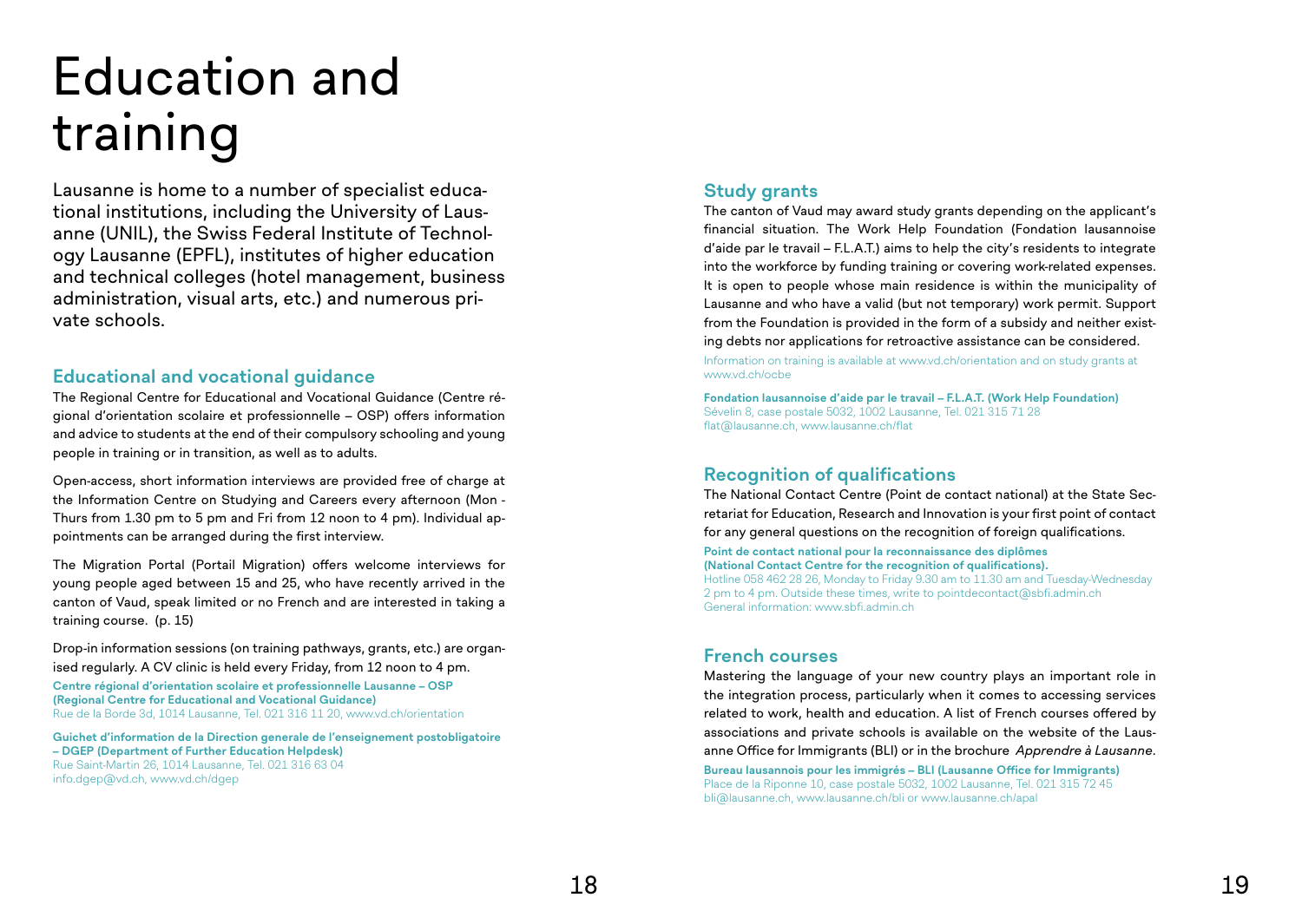## Work

Looking for work? You can respond to job offers published in the local media or on the internet, and register free of charge with the Regional Employment Office (Office régional de placement) or at one of the private employment agencies. Check out the websites of companies that interest you and send them an unsolicited application.

### **Your first job in Switzerland**

Building your own network of contacts also plays an important role in finding a job. In this regard, taking an active role in an association can be both extremely useful and rewarding.

Foreigners wishing to work in Switzerland need a work permit. A potential employer can apply for a permit as long as the requirements are met.

The Lausanne Office for Immigrants offers appointments in Spanish, Portuguese, Italian, English and French to help you with your job search. **Bureau lausannois pour les immigrés – BLI (Lausanne Office for Immigrants)**  Place de la Riponne 10, Tel. 021 315 72 45 or www.lausanne.ch/pef

### **Job-finding and guidance**

People who are unemployed, or have handed in or been given their notice and will therefore shortly lose their job, can register with the Regional Employment Office (Office régional de placement – ORP). Applicants must live in Lausanne and be registered with the Residents' Registry. Foreigners must also be in possession of a work permit or authorisation. The task of the ORP advisers is to assist jobseekers and help them integrate into the workforce.

In order to receive unemployment benefit, applicants must have contributed for at least 12 months during the last two years before registering with the ORP.

If these conditions are not met, jobseekers can still benefit from a range of services that will help them get back into the job market.

**Service du travail – Office regional de placement – ORP (Department of Labour – Regional Employment Office)**  Place Chauderon 9, case postale 5032, 1002 Lausanne, Tel. 021 315 78 99 orp@lausanne.ch, www.lausanne.ch/orp

**Service cantonal de l'emploi (Cantonal Department of Labour)** Rue Caroline 11, 1014 Lausanne, Tel. 021 316 61 04 info.sde@vd.ch, www.vd.ch/sde

The City of Lausanne publishes its vacancies on www.lausanne.ch/emploi

#### **Labour law**

The Swiss Constitution does not provide for a minimum wage. Nevertheless, some sectors of activity are regulated by a collective labour agreement that stipulates a monthly or hourly minimum wage. For a clearer understanding of the legal basis of your contract, contact the offices of the city's Labour Inspectorate (l'Inspection du travail Lausanne). The Federal Authorities have a salary calculator available on their website www.lohnrechner.bfs.admin.ch

**Service du travail – Inspection du travail Lausanne (Department of Labour – Labour Inspectorate)** Place de la Riponne 10, case postale 5032, 1002 Lausanne, Tel. 021 315 76 80 itl@lausanne.ch, www.lausanne.ch/inspectiondutravail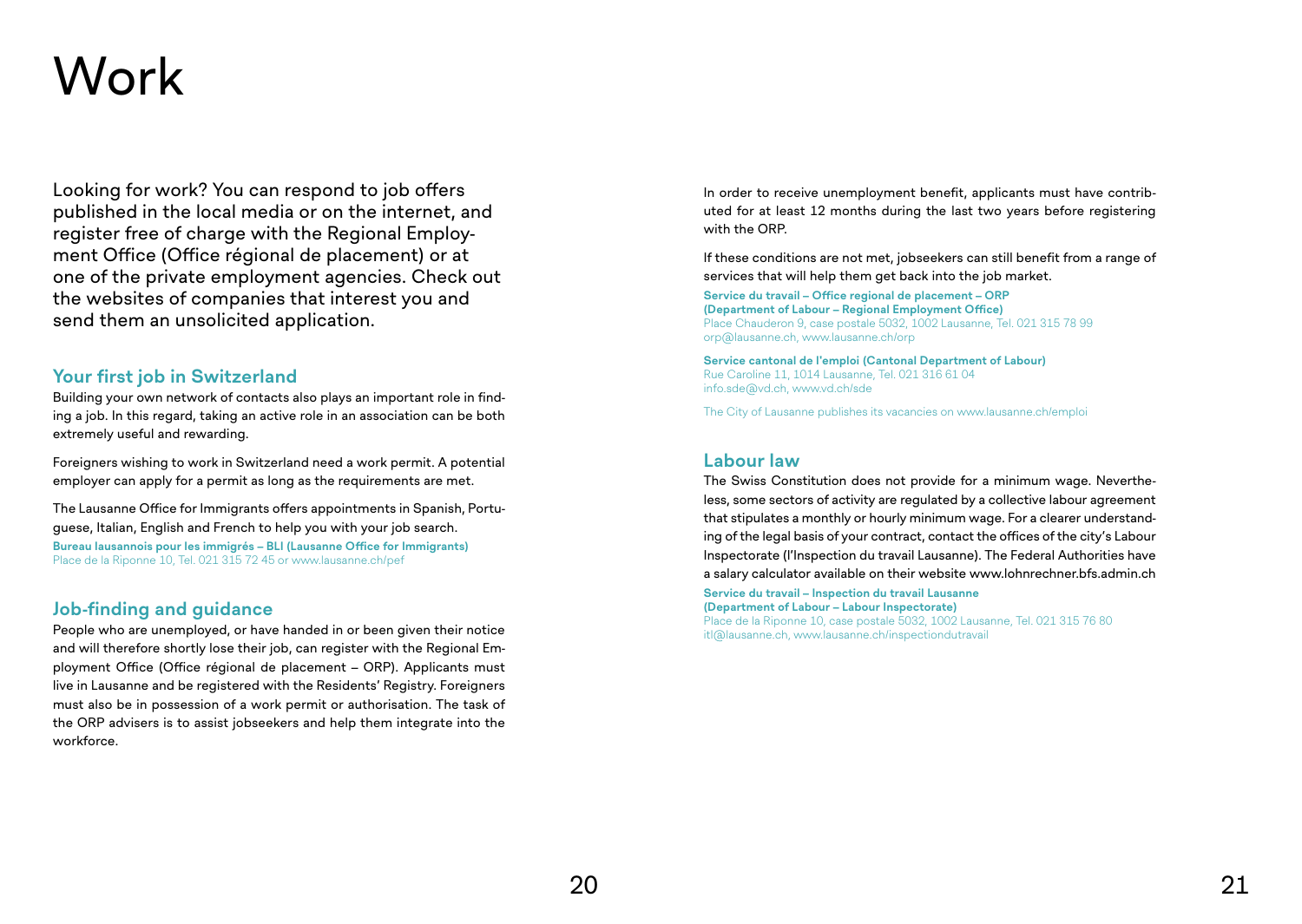## Health and welfare

Remember to take out compulsory health insurance within three months of your arrival! The health care and social security network can help you with dayto-day issues.

### **Health and accident insurance**

In addition to social security contributions that are deducted from your salary (pension fund, unemployment, old age and disability insurance), health and accident insurance is compulsory for everyone living in Switzerland. In principle, employees are automatically insured in case of an accident. If you are not employed, you must take out accident coverage with your health insurance.

As you are free to choose any health insurance you wish, the Federal Office of Public Health (Office fédéral de la santé publique – OFSP) provides a comparison of all premiums on the website www.priminfo.ch.

The Vaud Health Insurance Office (Office vaudois de l'assurance-maladie – OVAM) may grant subsidies to help with payment of compulsory health insurance, depending on your income. Applications must be submitted to your social security office or on the OVAM website.

#### **Health insurance subsidies**

**Service des assurances sociales (Social Security Office)** Place Chauderon 7, case postale 5032, 1002 Lausanne, Tel. 021 315 11 11 sas@lausanne.ch, www.lausanne.ch/assurances\_sociales

**Office vaudois de l'assurance-maladie (Vaud Health Insurance Office)** Chemin de Mornex 40, 1014 Lausanne, Tel. 021 557 47 47 Mon, Wed and Fri: 8 am to 11.45 am. www.vd.ch/subside-assurance-maladie

**LIFE-THREATENING EMERGENCIES** Emergency number: Tel. 144 (24/7) Duty doctor: Tel. 0848 133 133 (24/7)

## **Choosing a doctor**

Most people in Switzerland have a "family doctor",  who deals with your day-to-day health and can refer you to a specialist or emergency care if necessary. Some doctors speak several languages: check with the Doctors' Association of the Canton of Vaud (Société vaudoise de médecine) or the website of the Swiss doctors' federation (Fédération des médecins). **Société vaudoise de médecine (Doctors' Association of the Canton of Vaud)** 

(list of doctors speaking several languages) Chemin de Mornex 38, case postale 7443, 1002 Lausanne, Tel. 021 651 05 05 info@svmed.ch, www.svmed.ch or on the national website www.doctorfmh.ch

#### **First aid / emergency care**

General practitioners at the University Medical Clinic (Policlinique médicale universitaire – PMU) offer long-term, personalised medical care, in the same way as independent doctors. The PMU provides a welfare assistance service and a public pharmacy. The Vaud University Hospital (Centre hospitalier universitaire vaudois – CHUV) provides emergency care as required. Paediatric emergencies are dealt with at the Children's Hospital (Hôpital de l'enfance).

The Point d'Eau Foundation offers free or low-cost hygiene and health services to people in need, including showers, washing machines and access to dental and medical care (doctors, nurses, osteopaths, chiropodists and massage practitioners).

**Policlinique médicale universitaire – PMU (University Medical Clinic)** Rue du Bugnon 44, 1011 Lausanne, Tel. 021 314 60 60, daily 24/7 Voie du Chariot 4 (Flon), 1003 Lausanne, Tel. 021 314 90 90 Mon-Sat 7 am to 9 pm, Sun and public holidays 9 am to 7 pm

**Centre hospitalier universitaire vaudois – CHUV (Vaud University Hospital)** Rue du Bugnon 21, 1011 Lausanne, Tel. 021 314 11 11, www.chuv.ch

**Hôpital de l'enfance (Children's Hospital)** Chemin de Montétan 16, 1007 Lausanne, Tel. 021 314 84 84 (emergencies 24/7) www.hopital-enfance.ch

#### **Point d'Eau**

Avenue de Morges 26, 1004 Lausanne Mon and Thurs: 2 pm to 8 pm and Tues, Wed, Fri: 10 am to 4 pm. Tel. 021 626 26 44, info@pointdeau-lausanne.ch, www.pointdeau-lausanne.ch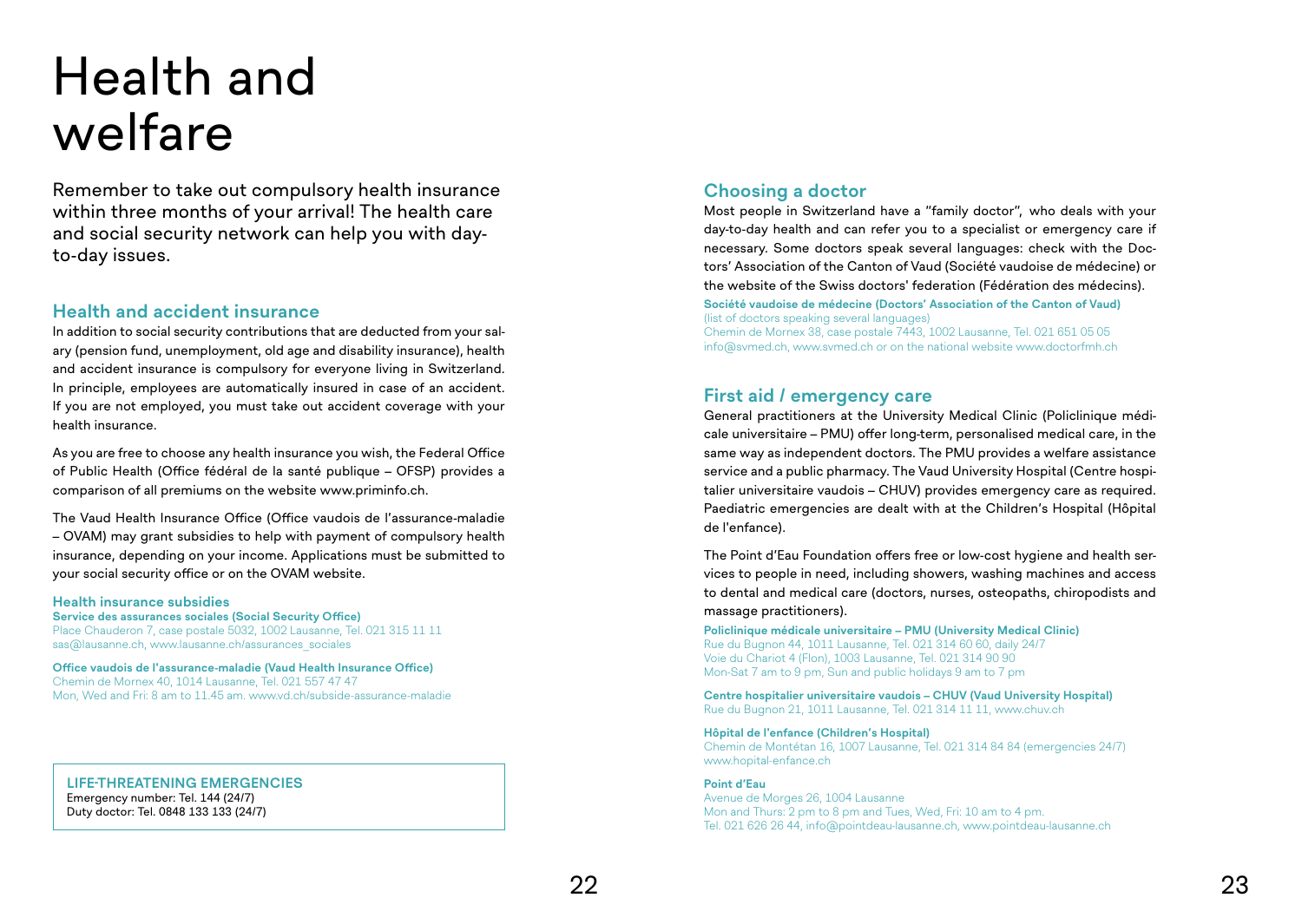## **Health and migration**

The Appartenances association offers psychotherapeutic consultations for patients suffering from migration-induced trauma. If you require an interpreter, the Intermedia service at Appartenances provides services in more than 50 languages.

**Appartenances / Intermedia service** Rue des Terreaux 10, 1003 Lausanne, Tel. 021 341 12 50 interpretariat@appartenances.ch, www.appartenances.ch

#### **Pharmacies**

Pharmacies sell over-the-counter and prescription drugs and provide basic health information. In the case of emergencies outside opening hours, a duty pharmacy remains open until midnight seven days a week. At night, call the duty doctor on 0848 133 133 (standard call charges apply).

## **Family planning**

The Fondation Profa can answer all your questions about contraception, pregnancy and AIDS prevention and offers a marriage counselling service. **Fondation Profa (Profa Foundation)** Avenue Georgette 1, 1003 Lausanne, Tel. 021 631 01 42 Migration and private life: Tel. 021 631 01 75, www.profa.ch

### **Seniors and people with disabilities**

Lausanne offers a wide range of welfare, health and medical-social services. A list of official and private services is available online.

**Service des assurances sociales (Social Security Department)** Place Chauderon 7, case postale 5032, 1002 Lausanne, Tel. 021 315 11 11 sas@lausanne.ch, www.lausanne.ch/aineshandicapes

#### **Violence**

The LAVI Counselling Centre (Centre de consultation LAVI) provides support for men and women who have suffered physical, sexual or psychological violence. Its services are free of charge.

The Malley-Prairie shelter (Centre d'accueil Malley-Prairie) is a counselling centre and hostel for women (and their children) who have suffered physical or psychological violence. Consultations are free of charge.

The Ale Prevention Centre (Centre Prévention de l'Ale) provides help and support to anyone who is behaving violently to their partner or family. It is open to same-sex couples.

**Centre LAVI (LAVI Centre)** Rue du Grand-Pont 2bis, 1003 Lausanne, Tel. 021 631 03 00 (24/7)

**Centre d'accueil Malley-Prairie (Malley-Prairie Centre) (24/7)** Chemin de la Prairie 34, 1007 Lausanne, Tel. 021 620 76 76 Emergency number: night-time and weekends, 021 620 76 70 info@malleyprairie.ch, www.malleyprairie.ch

**Centre de prévention de l'Ale (Ale Prevention Centre)** Rue de l'Ale 30, 1003 Lausanne, Tel. 021 321 24 00 www.prevention-ale.ch. Information by phone or information line, Wednesday 4 pm to 7 pm.

### **Social services**

The Lausanne Social services (Service Social Lausanne – SSL) provides financial and welfare support in the interests of respecting citizens' dignity and human rights. A list of benefits by area or service provider is available on its website.

**Service social Lausanne – Info sociale (Social Services Information Centre)** Place Chauderon 4, case postale 5032, 1002 Lausanne, Tel. 021 315 75 11 ssl@lausanne.ch, www.lausanne.ch/ssl

### **Budgetary and financial problems**

The Parlons Cash telephone hotline provides advice on budget management and can answer any questions on debt-related problems.

Tel. 0840 4321 00 (standard call charges apply) Monday to Thursday, between 8.30 am and 1 pm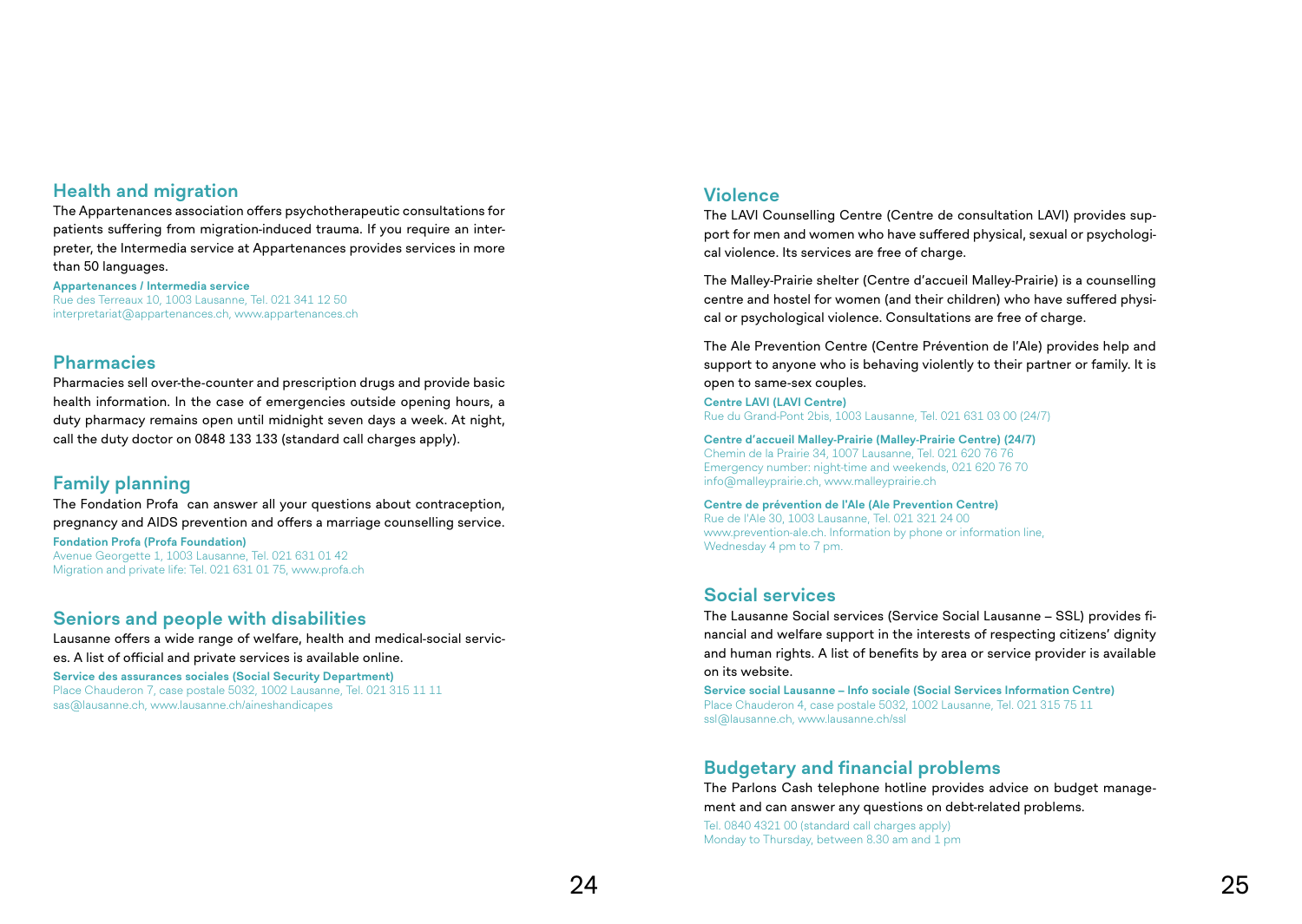## Accommodation and refuse disposal

Most people in Switzerland rent their accommodation from intermediaries called 'gérances'. The usual way to find an apartment is therefore to contact the intermediaries rental offices.

Among the 71,000 homes within the city limits, more than 7,000 are subsidised. Subsidised housing is rented out under certain conditions. The city's municipal authorities are responsible for managing these subsidies, which vary depending on the tenant's circumstances (income, household composition, years of residence in the city, etc.).

Contact the Housing and Real Estate Management Office (Service du logement et des gérances) to find out the conditions applicable to subsidised housing.

**Service du logement et des gérances (Housing and Real Estate Management Office)** Place Chauderon 9, case postale 5032, 1002 Lausanne, Tel. 021 315 74 11 slg@lausanne.ch, www.lausanne.ch/slg

#### **I ɴ MES VOISINS: A GUIDE TO NEIGHBOURLINESS**

This is a multilingual brochure and flyer published by the Lausanne Office for Immigrants (BLI) in conjunction with the Housing and Real Estate Management Office.

What's the purpose? To provide a reminder of a few simple rules to promote neighbourliness and provide advice on how to solve disputes or discrimination issues.

Further information: www.lausanne.ch/bli > publications These free publications are available from the Lausanne Office for Immigrants (BLI) or Info Cité.

## **Sorting and recovering waste: a natural reflex**

Household waste must be disposed of in the official white bags, which must be paid for in advance. Bags can be purchased from supermarket checkouts or from a post office (La Poste). An annual contribution of CHF 80 per inhabitant is deducted from your electricity bill by the municipal authorities. Bags are available free of charge when a child is born or for people who suffer from incontinence, from the Social Services Department (Service des assurances sociales).

Containers for glass, paper, cardboard and raw or cooked food waste are made available in buildings wherever possible. Residents must take all other bulky or polluting waste to a waste collection facility. Locations and opening hours can be found in the "Waste collection calendar " (Calendrier des ramassages), which is distributed to all households or can be downloaded from the city's website.

**Service de la propreté urbaine (Waste Management Service)**

Rue des Terreaux 33, case postale 5032, 1002 Lausanne, Tel. 021 315 79 11 proprete.urbaine@lausanne.ch, www.lausanne.ch/proprete-urbaine

**Info-déchets (Waste information line)** Tel. 0800 804 806 (free number)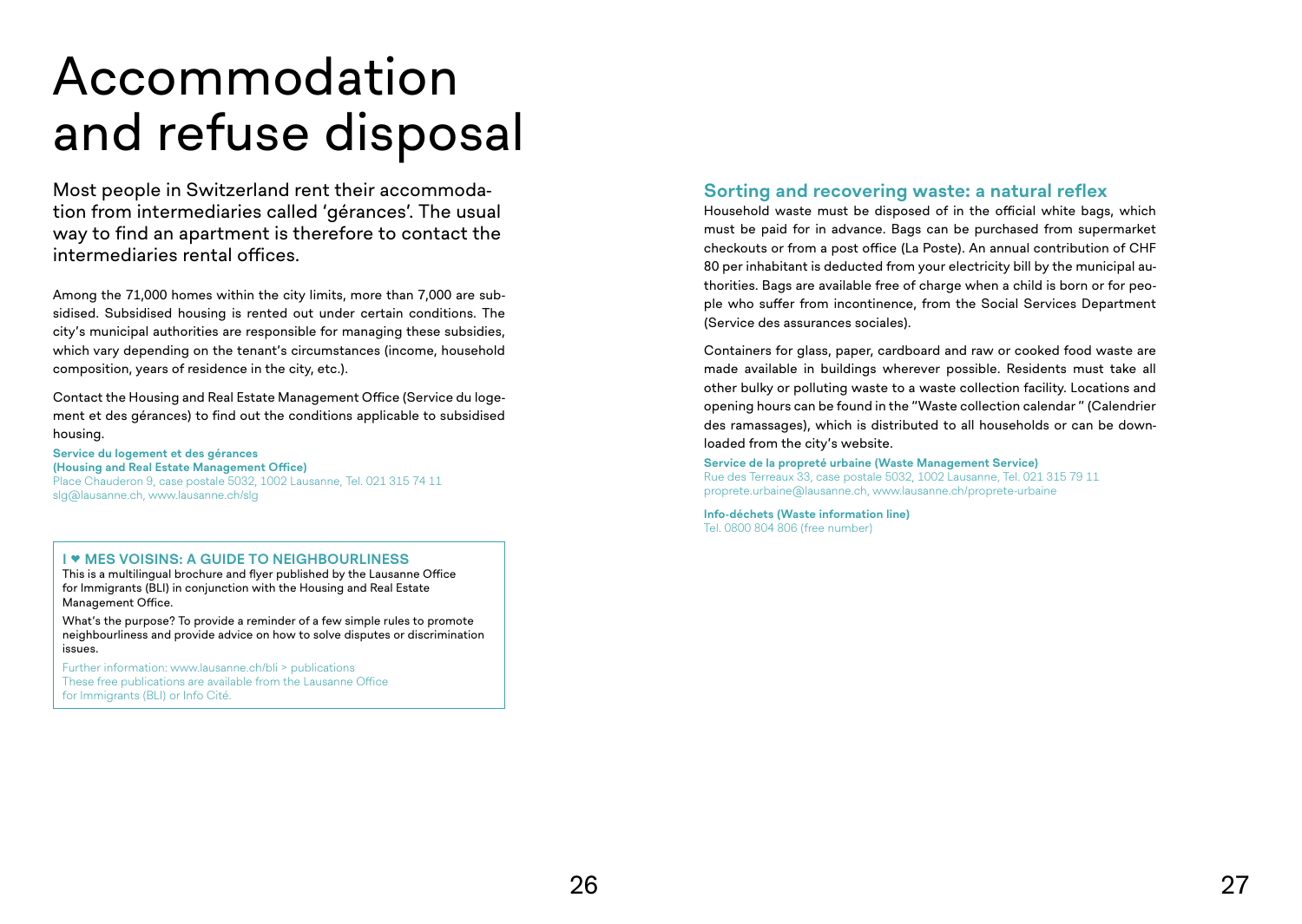# Life in your neighbourhood

From the Sous-gare district to Bellevaux and La Blécherette, Lausanne is a mosaic of around fourteen different neighbourhoods. Each of them has its own distinct personality.

### **Socio-cultural activities**

In conjunction with various neighbourhood associations, the Foundation for the Promotion of Socio-Cultural Activities (Fondation pour l'animation socioculturelle lausannoise – FASL) manages five community centres, ten socio-cultural centres and two adventure playgrounds in Lausanne's neighbourhoods. These organise various activities for all ages in order to promote encounters and strengthen social ties.

**Fondation pour l'animation socioculturelle lausannoise – FASL (Foundation for the Promotion of Socio-Cultural Activities)** Chemin de Malley 28, 1007 Lausanne, Tel. 021 626 43 70, info@fasl.ch, www.fasl.ch

## **Neighbourhood Party**

Every year, on the last Friday in May, Lausanne organises the "Fête des voisins" (Neighbourhood Party). This local event, which now takes place in many other European cities, is one of the many activities designed to bring neighbours together in different areas. Each street and neighbourhood takes responsibility for its own initiatives, but the municipal authorities provide extremely useful advice and support.

**Service du logement et des gérances (Housing and Real Estate Management Office)** Place Chauderon 7, case postale 5032, 1002 Lausanne, Tel. 021 315 74 74 lafetedesvoisins@lausanne.ch, www.lausanne.ch/lafetedesvoisins

## **Neighbourhood contracts**

A neighbourhood contract is a commitment of trust between the city of Lausanne and people who live and/or work in the neighbourhood to think about how to improve the quality of the neighbourhood and its living environment, and work on it together. Following on from Montelly (2010-12) and Boveresses (2013-16), Prélaz/Valency (2016-19) is now enjoying the benefits of a contract. A new neighbourhood contract will be rolled out in 2020.

Further information about working groups and projects: www.lausanne.ch/contrats-de-quartier

## **Community budget**

The community budget encourages citizen participation by supporting neighbourhood projects developed by local residents.

It gives people who live in Lausanne the opportunity to contribute to the organisation of their city by implementing projects they have created and chosen. It also strengthens the relationship between the city and its residents, by discussing how to use a proportion of the municipality's resources. Finally, it allows the city to encourage development, activities and transformation at a neighbourhood level, drawing on the ideas of people who live there and bringing them to life.

Further information at my.lausanne.ch/budget-participatif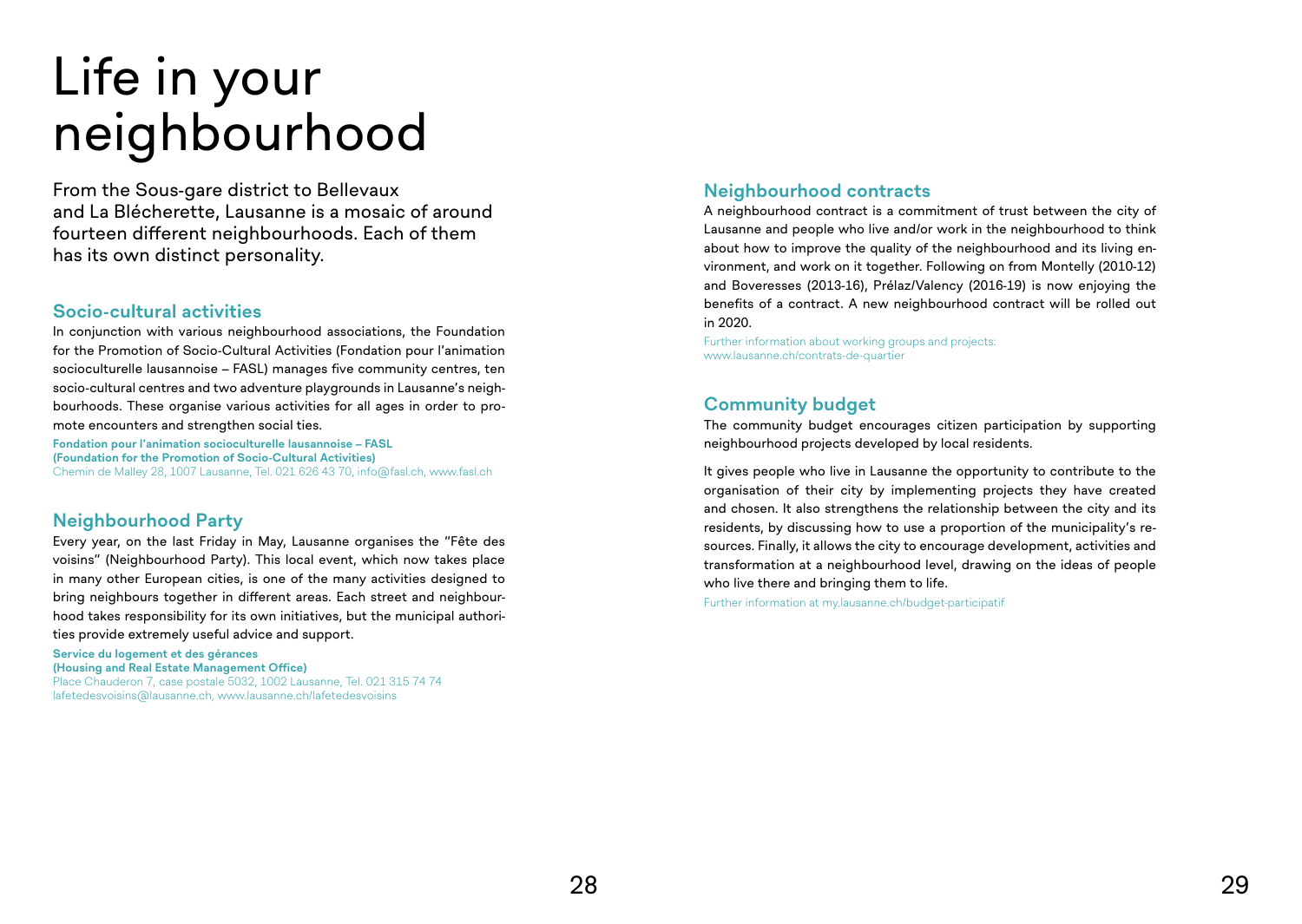# Citizenship and political rights

Settling in Lausanne also means getting involved in the city's social life, by participating in its political activities.

## **Voting in Lausanne. Voting rights and eligibility**

People are often called on to vote on different projects or to elect their representatives. Swiss citizens receive their voting papers by post each time a ballot or an election is scheduled at the municipal, cantonal or federal level.

Thanks to the new constitution for the canton of Vaud adopted in 2003, foreigners aged 18 and above are entitled to vote in municipal elections provided they satisfy the following conditions: they have been resident in Switzerland for at least ten years, have lived in the canton of Vaud for at least three years and hold a B or C residence permit. Voting papers for each ballot or election organised at the municipal level are sent to them automatically by post.

Foreigners who meet these criteria are also eligible to stand for election and can become members of the city council or municipality. Everyone who has voting and electoral rights is entitled to sign up to a municipal initiative or vote in a referendum.

Last but not least, any Swiss national or foreigner, whether they are over the age of majority or not, is entitled to sign a petition.

**Bureau du registre civique (Electoral Register Office)** Place de la Palud 2, case postale 6904, 1002 Lausanne, Tel. 021 315 22 33 votations@lausanne.ch, www.lausanne.ch/votations Mon-Fri, 9.30 am to 11 am, 2 pm to 4 pm

## **Political parties**

It is the duty of political parties to act in the interests of the population or the people who share their political beliefs, and to communicate popular requests to political decision-making bodies, in this case, the city council. City council and composition of political groups in Lausanne www.lausanne.ch/conseil-communal

## **Naturalisation**

If you wish to become a Swiss citizen, you should contact the Naturalisation Office of the Population Department for the canton of Vaud (Service de la population du Canton de Vaud).

For French courses and other services related to naturalisation requests, please see www.lausanne.ch/bli > Citoyenneté or the brochure *Apprendre à Lausanne*, www.lausanne.ch/apal

**Secteur des naturalisations, Service de la population (Naturalisation Office, Population Department)** Case postale, 1014 Lausanne, Tel. 021 316 45 91, www.vd.ch/naturalisation Telephone enquiries: Monday to Friday, 9 am to 11.30 am

#### **VOTRE VILLE, VOTRE VIE, VOTRE VOIX**

The city offers a series of guided visits and an information session on how to use your voting papers. A citizens' bus also visits the city's various neighbourhoods. These free sessions are designed to help you find out more about political life in Lausanne, visit its institutions and understand the relationship between the municipal, cantonal and federal levels of government.

The brochure and schedule can be downloaded from www.lausanne.ch/bli > Citoyenneté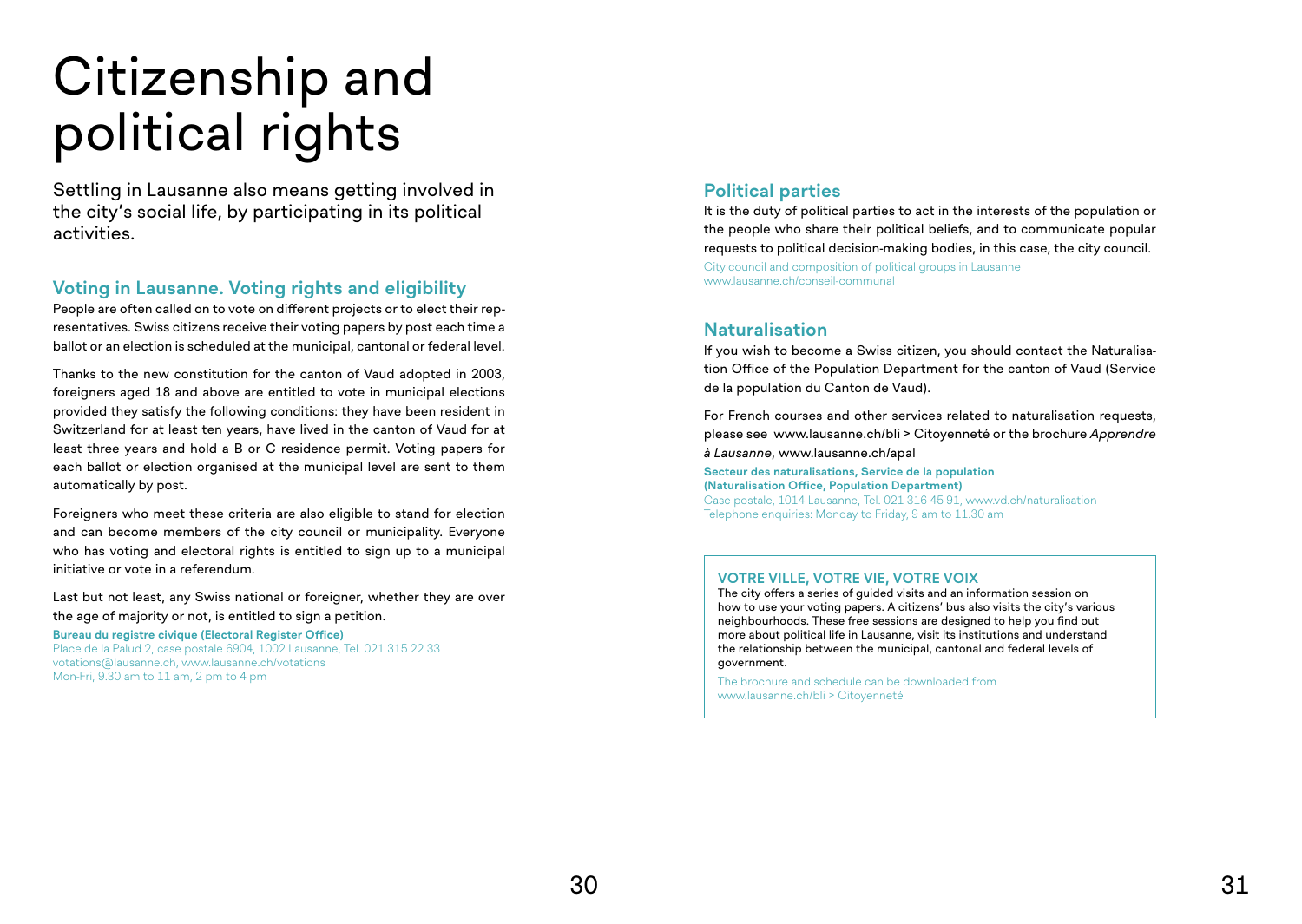## Culture, leisure and sports

Lausanne is a lively, diverse city that offers a wide range of artistic events and numerous leisure activities. The Olympic capital also actively supports sports and movement in all their forms.

#### **Culture**

The city is not only a focal point for many of the great names in classical music and opera, but also a flagship location for contemporary music and jazz, with numerous specialist concert venues offering a flourishing and eclectic programme.

There is also a remarkable array of dance and theatre on offer. From contemporary performances to the classical stage, comedy and works for young audiences, the city has built a reputation as a creative hub with an international reach.

Around 20 museums, some of which are unique in the world, also contribute to the richness of artistic life in Lausanne, with exhibitions on a wide variety of themes to discover all year long.

All the museums (except the Olympic Museum and the Fondation de l'Hermitage) are free of charge on the first Saturday of the month.

The Carte Cultissime is an arts and leisure card aimed at 18 to 25 yearolds. The card is free of charge and allows the holder to purchase tickets at around half price for the institutions that take part in the scheme, as well as free access to the municipal museums in Lausanne and Pully.

**Get the arts card** www.carte-cultissime.ch

**List of museums** www.lausanne.ch/musees

**Guided heritage visits** www.lausanne.ch/visites

**Lausanne libraries** www.lausanne.ch/biblio

#### **Leisure**

The Info Cité (city information centre) lists cultural events in Lausanne. The calendar on the Ville de Lausanne website can be searched by theme, location or date.

The Tourist Office offers a wide range of information on leisure activities on its website (in several languages), on Instagram and in the tourist information offices in Ouchy, at the railway station and at the cathedral.

**Info Cité** www.lausanne.ch/infocite

**Lausanne Calendar** www.lausanne.ch/agenda

**Lausanne Tourisme** www.lausanne-tourisme.ch

## **Sport**

As the capital of the Olympic movement and administrative capital of sport, Lausanne actively supports sport in all its forms, from amateur to elite. The city is home to almost 300 sports clubs and over 50 events offering something for everyone, from the Lausanne Half Marathon (20KM de Lausanne) to the athletics event, Athletissima. It also provides numerous sports facilities that are freely available to residents. As a result, there are numerous opportunities to engage with sport in Lausanne, meeting the needs of everyone who lives in the Olympic capital all year long.

**Events** www.lausanne.ch/manifestations-sportives

**Sports facilities** www.lausanne.ch/installations-sportives

**Sports clubs** www.lausanne.ch/clubs-sportifs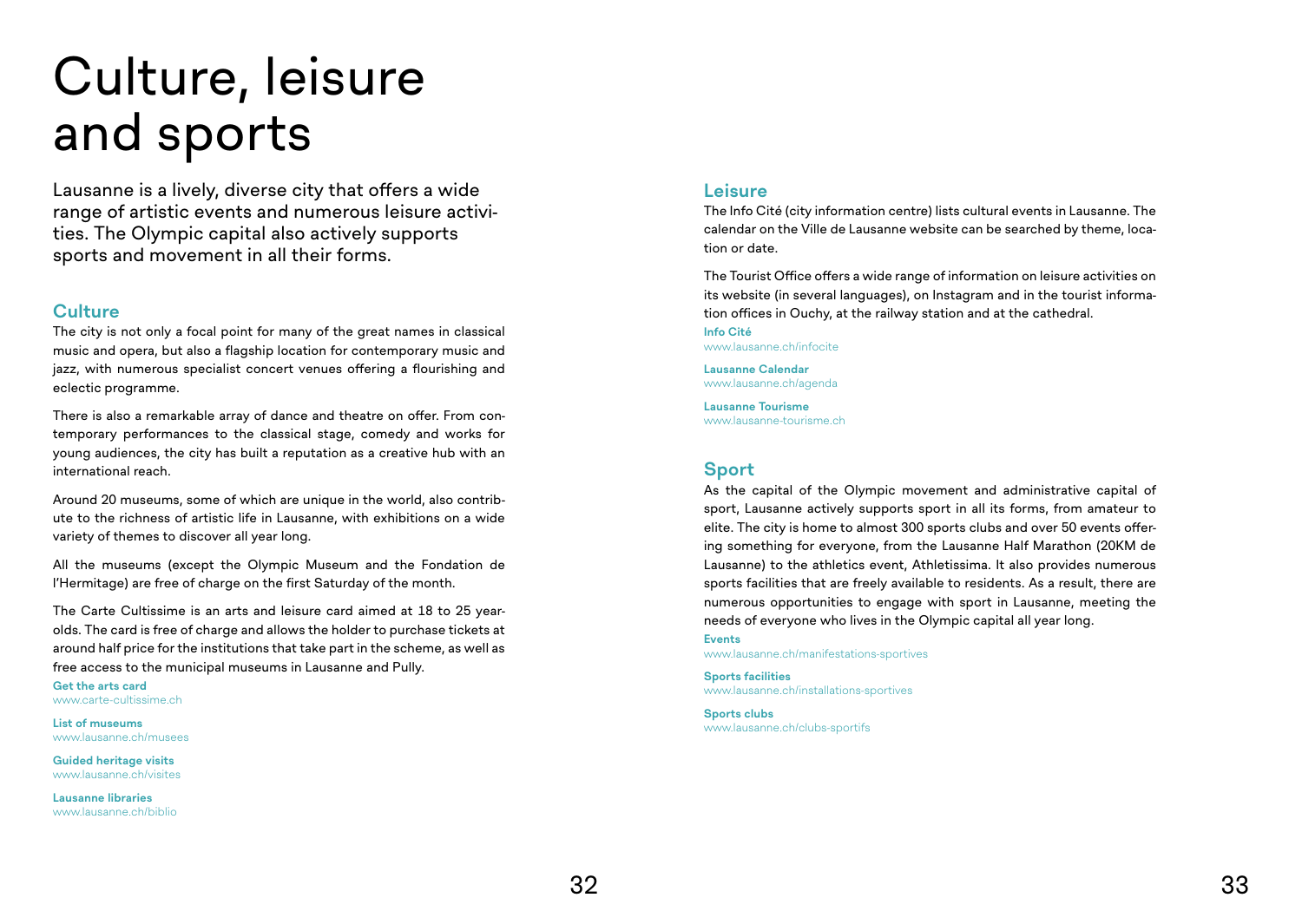# Transport and mobility

Lausanne promotes environmentally-friendly mobility and offers its residents numerous opportunities to travel by metro, bus, bicycle or on foot.

#### **Metro, buses, trains and car parks**

Switzerland's first fully automatic metro, the m2, connects the south of the city (Ouchy) to the north (Croisettes) in 18 minutes. This main urban line is linked to the city's bus network and the national rail system.

Two other metro lines start at Flon station: the LEB (Lausanne-Echallens-Bercher) train northwards and the m1, to Renens.

Transport across the canton is organised into pricing zones (mobilis-vaud. ch); Lausanne is in zones 11 and 12. From 15 zones upwards, you have access to all zones.

There are several park-and-ride (P+R) car parks on the outskirts of the city, all connected to public transport.

Residents can buy badges that allow them to park for longer in their own neighbourhood.

**Transports publics de la région lausannoise (Public transport in the Lausanne region) Centre clientèle Flon (Flon customer service centre)** Place de l'Europe 5b, 1003 Lausanne, Mon-Fri 7 am to 7 pm, Sat 9 am to 6 pm Customer services 021 621 01 11 (standard call charges apply).

**Swiss Federal Railways – CFF-SBB** www.cff.ch, Tel. 0848 44 66 88 (CHF 0.08/min.)

**Services des routes et de la mobilité (Road Traffic and Mobility Service)** www.lausanne.ch/rm

**Office de la circulation et du stationnement (Traffic and Parking Office)** Rue Saint-Martin 31, case postale 5354, 1002 Lausanne, Tel. 021 315 38 00 stationnement@lausanne.ch, www.lausanne.ch/macarons

## **Cycling**

Using a bicycle frees you up from parking problems and traffic jams. Cycling is faster than driving for journeys of less than 4 km in the city. A map of recommended cycling routes is available.

The rapid rise of electric bikes has made it easier to cover longer distances and hillier terrain. The city offers a 15% subsidy on the purchase of an electric bike (maximum CHF 400) and 30% (max CHF 800) for people under 25.

**Service des routes et de la mobilité (Road Traffic and Mobility Service)** Délégué vélo, rue du Port-Franc 18, case postale 5354, 1002 Lausanne Tel. 021 315 54 15, velo@lausanne.ch, www.lausanne.ch/velo

**Electric bike subsidies** View terms and conditions and apply at www.equiwatt.ch/mobilite-douce

### **Pedestrians**

Walking is the simplest and most ecological way of getting around the city. Lausanne has therefore created plenty of facilities to encourage walking and make it a comfortable place for pedestrians, from pedestrian crossings to green routes, extensions to pedestrian areas, etc.

**Service des routes et de la mobilité (Road Traffic and Mobility Service)** Délégué piétons, rue du Port-Franc 18, case postale 5354, 1002 Lausanne Tel. 021 315 54 15, pietons@lausanne.ch, www.lausanne.ch/pietons

#### **Disability access**

People with disabilities can find support at www.lausanne.ch/aineshandicapes: click on "T" for Transportation or call 021 315 11 11.

#### **Taxis**

Use the free interactive app Taxi Lausanne to order a taxi quickly and simply.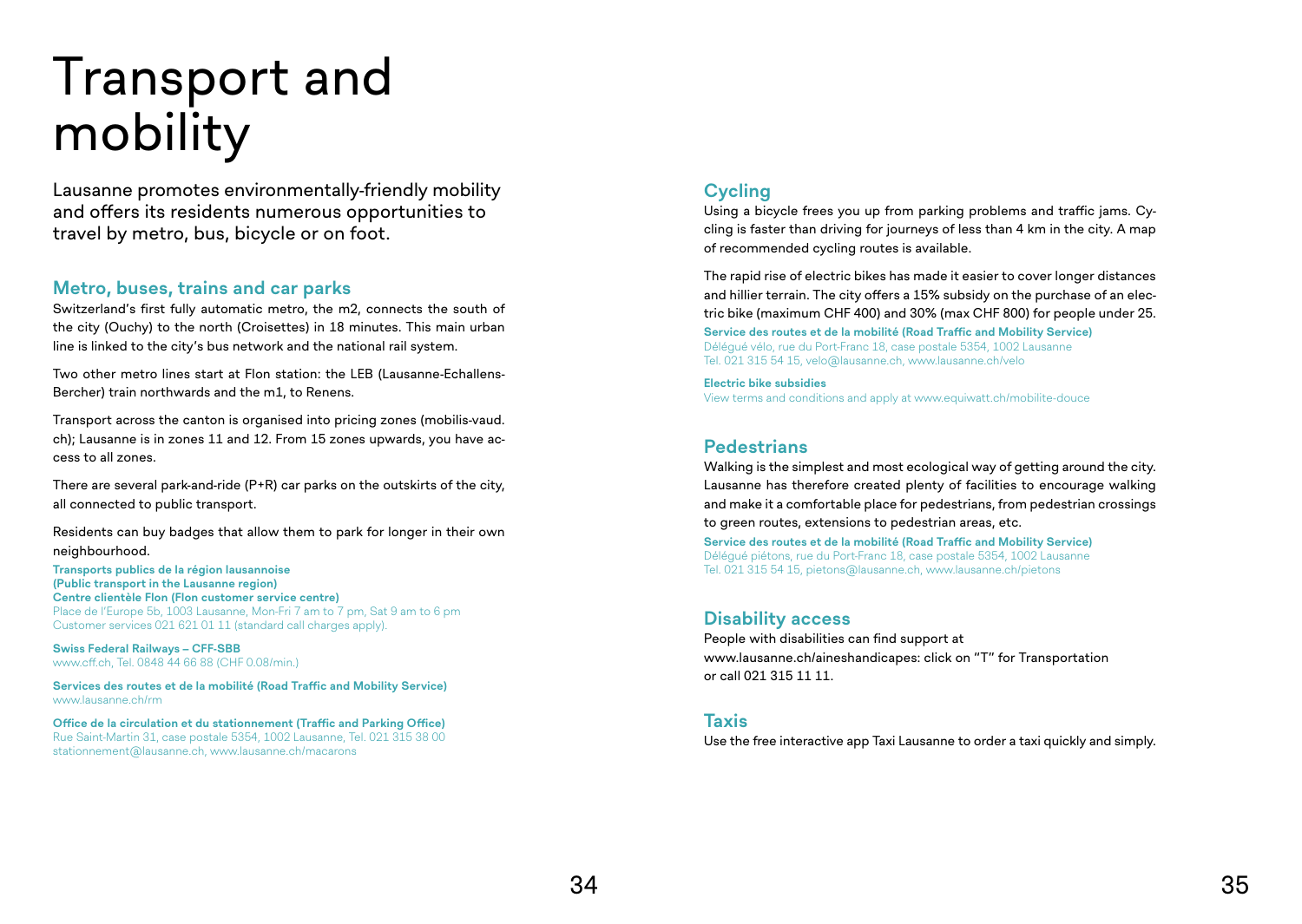## A to Z of key addresses Address book

#### Subject to change

#### **Accueil pour enfants en milieu scolaire – APEMS**

#### **(Support structures for school-age children)** Place Chauderon 9, 1002 Lausanne

Mon-Fri 7.30 am to 11.45 am, 1 pm to 5 pm Tel. 021 315 68 33/08 www.lausanne.ch/apems

**Registre civique (Electoral register)** Bureau des naturalisations et registre civique Place de la Palud 2, 1002 Lausanne Mon-Fri 9 am to 11.30 am, 2 pm to 6 pm Tel. 021 315 22 33

#### **Administration cantonale**

**(Cantonal Administration)** Tel. 021 316 21 11, www.vd.ch

## **Administration communale**

**(Municipal Administration)** Tel. 021 315 11 11, www.lausanne.ch

#### **Administration militaire (Military Administration)**

Service de la sécurité civile et militaire Place de la Navigation 6, 1110 Morges 1 Mon-Fri 7.30 am to 11.45 am, 1.30 pm to 4.45 pm, Tues 7.30 am to 6.30 pm Tel. 021 316 47 40 www.vd.ch/sscm

#### **Assurance incendie et éléments naturels**

**(Fire and natural disaster insurance)**

Etablissement d'assurance contre l'incendie et les éléments naturels du Canton de Vaud – ECA Rue Cité-Devant 12, 1005 Lausanne Mon-Thurs 8 am to 12 noon, 1.30 pm to 5 pm Fri 8 am to 12 noon, 1.30 pm to 4.30 pm Tel. 0800 721 721

www.eca-vaud.ch

**Assurances sociales, allocations de naissance et de maternité, prestations complémentaires (Social Security, Birth and Maternity Benefits, Complementary Allowances)** Place Chauderon 7, 1002 Lausanne Mon-Fri 8.30 am to 11.45 am, 1 pm to 5 pm Tel. 021 315 11 11 www.lausanne.ch/assurances-sociales

**Bibliothèque municipale (City Library)** Place Chauderon 11, 1002 Lausanne Mon, Tues, Thurs, Fri 12 noon to 7.30 pm, Wed 10 am to 7.30 pm. Sat 11 am to 4 pm Tel. 021 315 69 15 www.lausanne.ch/bibliotheque

#### **Contrôle des habitants (Residents' Registry)**

Rue du Port-Franc 18, 1002 Lausanne Mon-Fri 8 am to 12 noon, 1 pm to 4.30 pm Tel. 021 315 31 33 www.lausanne.ch/ch

#### **Cours de français (French lessons) (list)**

Bureau lausannois pour les immigrés – BLI Place de la Riponne 10, 1002 Lausanne Mon-Fri 8 am to 12 noon, 1 pm to 5 pm, Tel. 021 315 72 45 www.lausanne.ch/bli

#### **Crèches – information et inscriptions (Nurseries – information and registration)**

## Bureau d'information aux parents – BIP

Place Chauderon 9, 1002 Lausanne Mon-Fri 8.30 am to 11.30 am, 1.30 pm to 4.30 pm Telephone helpline: Tues, Thurs, Fri 10 am to 12 noon Tel. 021 315 60 00, www.lausanne.ch/bip

#### **Déchets, recyclage (Refuse disposal, Recycling)**

Service de la propreté urbaine Rue des Terreaux 33, 1002 Lausanne Mon-Fri 8 am to 12 noon, 1.30 pm to 5 pm Tel. 021 315 79 11 www.lausanne.ch/proprete-urbaine

#### **Eau information, contrôle (Water, Information and Control)** Service de l'eau

Rue de Genève 36, 1002 Lausanne Mon-Fri 7 am to 11.30 am, 1 pm to 4.30 pm Tel. 021 315 85 30 www.lausanne.ch/eaux

#### **Ecole – information et inscriptions**

#### **(Schools – Information and Registration)** Service des écoles primaires et secondaires Place Chauderon 9, 1002 Lausanne Mon-Fri 7.30 am to 11.45 am, 1 pm to 5 pm

(4 pm Wed and Fri), Tel. 021 315 64 11, www.lausanne.ch/seps

#### **Etat civil (mariage, naissance...)**

**(Civil Registry Office (marriages, births, etc.))** By appointment, Tel. 021 557 07 07 www.vd.ch/etatcivil or www.lausanne.ch/demarches

#### **Hôpital (Hospital)**

Centre hospitalier universitaire vaudois – CHUV Rue du Bugnon 46, 1011 Lausanne Tel. 021 314 11 11, www.chuv.ch

Hôpital de l'Enfance (Children's Hospital) Chemin de Montétan 16, 1004 Lausanne Tel. 021 314 84 84, www.hopital-enfance.ch

Hôpital ophtalmique Jules Gonin (specialist eye clinic) Avenue de France 15, 1004 Lausanne Tel. 021 626 81 11, www.asile-aveugles.ch

#### **Impôts – Office de Lausanne (Tax – Office Lausanne)**

Rue Caroline 11 bis, 1014 Lausanne Mon-Fri 8.30 am to 11.30 am, 1.30 pm to 4.30 pm Tel. 021 316 23 11 www.vd.ch/impots

#### **Impôts sur les chiens (Dog Licences)** Bureau des impôts

Place Chauderon 9, 1002 Lausanne Counter opening hours: Mon-Fri 1 pm to 4 pm Telephone helpline: 9 am to 11.30 am,  $1.30$  pm to 4 pm. Tel. 021 315 43 11, www.lausanne.ch/impots

#### **Information au public – info cité**

**(Public information – Info cité)** Place de la Palud 2, 1002 Lausanne Mon-Fri 8 am to 5 pm Tel. 021 315 25 55 www.lausanne.ch/infocite

#### **Intégration des immigrés (Immigrant Integration)**

Bureau lausannois pour les immigrés – BLI Place de la Riponne 10, 1002 Lausanne Mon-Fri 8 am to 12 noon, 1 pm to 5 pm, Tel. 021 315 72 45

www.lausanne.ch/bli

#### **Interprétariat communautaire**

**(Community Interpreting)**

Service Intermedia – Appartenances Rue des Terreaux 10, 1003 Lausanne Tel. 021 341 12 50 www.appartenances.ch

**Justice de Paix (Justice of the Peace)**

Côtes-de-Montbenon 8, 1014 Lausanne Mon-Fri 8 am to 11.30 am, 1.30 pm to 4.30 pm Tel. 021 316 10 60 www.vd.ch/justice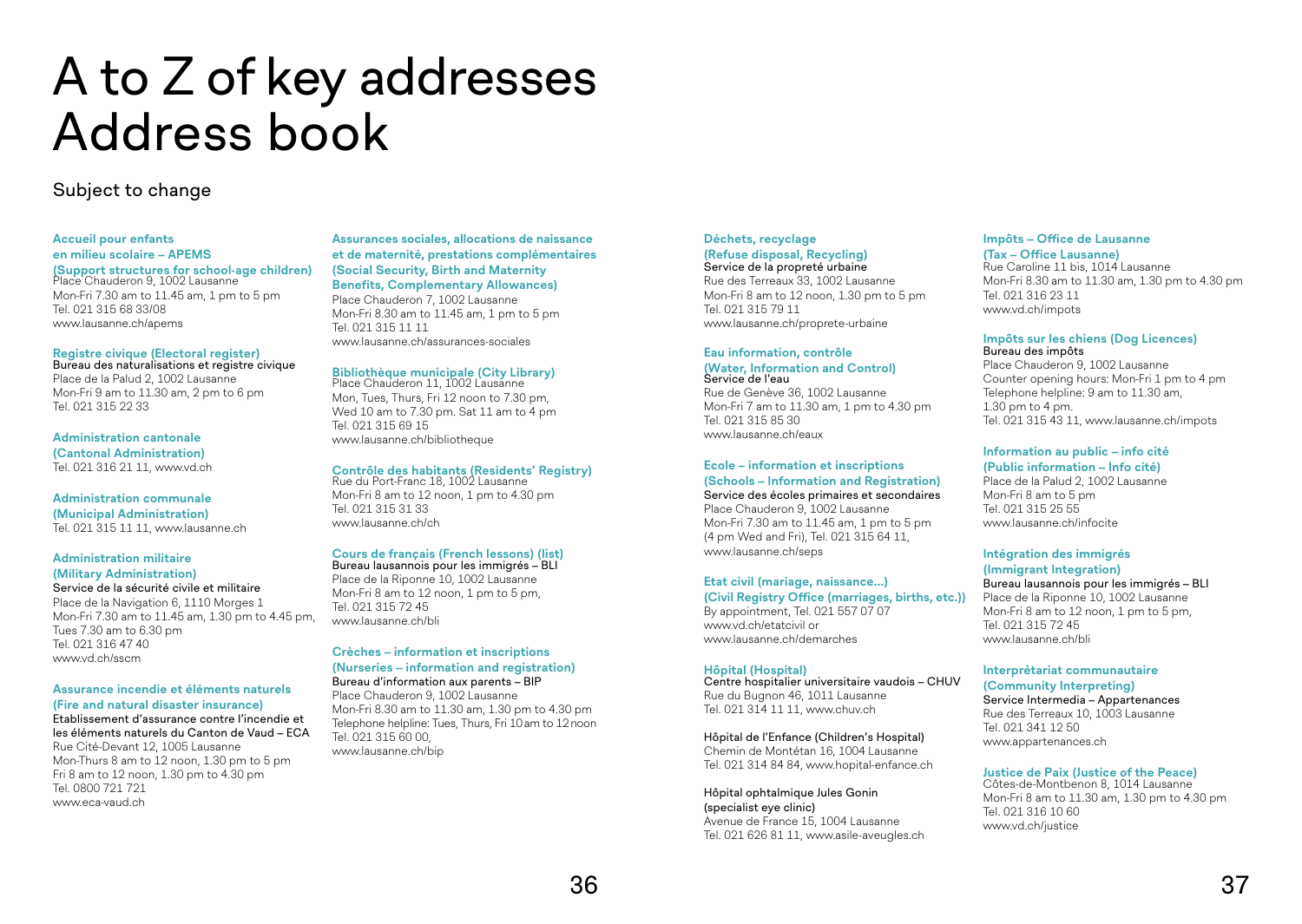#### **Lausanne Tourisme (Lausanne Tourism)**

Railway station Main hall, daily 9 am to 7 pm (June-August). 9 am to 6 pm (September-May)

#### **Ouchy**

Place de la Navigation 6, daily 9 am to 7 pm (June-August), 9 am to 6 pm (September-May)

#### Cathedral

Inside the building, check opening hours online Tel. 021 613 73 73 www.lausanne-tourisme.ch

#### **Logements subventionnés,**

#### **location appartements**

**(Subsidised housing, apartment rentals)** Service du logement et des gérances

Place Chauderon 7, 1002 Lausanne Mon-Fri 8 am to 11.45 am, 1 pm to 4.30 pm Tel. 021 315 74 11 www.lausanne.ch/slg

#### **Citycable – Service multimedia (Citycable – Multimedia service)**

Place de l'Europe 2, 1002 Lausanne Customer area: Mon-Fri 9 am to 6.30 pm, 9 am to 5 pm. Tel. Mon-Fri 8 am to 5 pm, 0842 841 841 www.lausanne.ch/citycable

#### **Objets trouvés (Lost property)**

Place de la Riponne 10, 1002 Lausanne Mon-Fri 1 pm to 4 pm, Telephone helpline: Mon-Fri 8 am to 12 noon, Tel. 021 315 33 85 www.lausanne.ch/objets-trouves

#### **Office régional de placement – ORP (Regional Employment Office)**

Place Chauderon 9, 1002 Lausanne Mon-Fri 7.30 am to 11.45 am, 1 pm to 5 pm Tel. 021 315 78 99 www.lausanne.ch/orp

#### **Orientation scolaire et professionnelle (Educational and vocational guidance)** Centre régional d'orientation scolaire et professionnelle Lausanne – OSP Rue de la Borde 3d, 1014 Lausanne Information centre open to the public, without an appointment. Mon 1.15 pm to 5 pm,

Tues to Thurs 1.30 pm to 5 pm, Friday and day before public holidays: 12 noon to 4 pm Tel. 021 316 11 20, www.vd.ch/orientation

## **Passeport, carte d'identité**

**(Passports and Identity Cards)** Secteur des documents d'identité du Canton de Vaud Voie du Chariot 3 (Flon), 1014 Lausanne

Counter: Mon-Fri 7.30 am to 5.30 pm, Sat 7.30 am to 4.30 pm. Telephone: 8 am to 12 noon, 1.30 pm to 5 pm Tel. 0800 01 12 91, www.vd.ch/passeport

#### **Permis de conduire (Driving licence)** Service des automobiles et de la navigation du Canton de Vaud

Avenue du Grey 110, 1014 Lausanne Counter: Mon-Fri 7.15 am to 4.15 pm Telephone: Mon-Fri 8 am to 11.30 am, 1.15 pm to 4.15 pm Tel. 021 316 82 10, www.vd.ch/san

#### **Permis de séjour (Residence Permits)** Contrôle des habitants

Rue du Port-Franc 18 (Flon), 1002 Lausanne Mon-Fri 8 am to 12 noon, 1 pm to 4.30 pm. Tel. 021 315 31 33 www.lausanne.ch/ch

#### **Permis de travail (Work Permits)** Service de l'emploi Rue Caroline 11, 1014 Lausanne

Tel. 021 316 61 04 www.vd.ch/emploi

## **Police de Lausanne (Lausanne Police)** Rue Saint-Martin 33, 1002 Lausanne

Daily, 24/24, Tel. 021 315 15 15 www.lausanne.ch/police

#### **Policlinique médicale universitaire et Unité des populations vulnérables – PMU (Medical Outpatient Unit and Vulnerable Populations Unit)** Rue du Bugnon 44, 1011 Lausanne Tel. 021 314 60 60 Daily 24/24

Voie du Chariot 4 (Flon), 1003 Lausanne Tel. 021 314 90 90 7 days/week, Mon-Sat 7 am to 9 pm, Sun and public holidays 9 am to 7 pm www.pmu-lausanne.ch

#### **Office des prestations funéraires lausannois (Lausanne Funeral Services)** Chemin du Capelard 5, 1007 Lausanne

Centre funéraire de Montoie (open to the public) Mon-Fri 7.30 am to 6.30 pm, Sat-Sun, public holidays 10 am to 3 pm Tel. 021 315 32 95

#### Pompes funèbres officielles – PFO

Mon-Fri 7.30 am to 12 noon, 1.30 pm to 5 pm Tel. 021 315 45 45 (24/7) www.lausanne.ch/pfo

#### Bureau des décès et des cimetières Mon-Fri 7.30 am to 12 noon, 1.30 pm to 5 pm Tel. 021 315 32 75 www.lausanne.ch/inhumations

**Services industriels: électricité, gaz, chauffage à distance, multimédia (Utilities: electricity, gas, remote heating, multimedia)** Place Chauderon 23, 1002 Lausanne Mon-Fri 8 am to 12 noon, 1 pm to 5 pm Tel. 0842 841 841 www.lausanne.ch/sil

#### **Service social – information et accueil (Social Services – Information and Reception)** Centre social régional (CSR)

Place Chauderon 4, 1002 Lausanne Mon-Fri 8.30 am to 11.45 am, 1 pm to 4.30 pm, closed Thursday morning Tel. 021 315 75 11, www.lausanne.ch/csr

#### **Stationnement (macarons) (Parking Badges)**

Office de la circulation et du stationnement Rue Saint-Martin 31, 1002 Lausanne Mon-Fri 7.30 am to 5 pm Tel. 021 315 38 00 www.lausanne.ch/macarons

#### **Transports publics de la région lausannoise (Public Transport for the Lausanne Region)** Centre clientèle Flon Place de l'Europe 5b, 1003 Lausanne Mon-Fri 7 am to 7 pm, Sat 9 am to 6 pm Customer services

Mon-Fri 7.30 am to 7 pm, 021 621 01 11 (calls charged at standard rate). www.t-l.ch

### **URGENCES (24H/24) (EMERGENCIES (24/7))**

**Emergency calls (for critical cases):** Tel. 144 **Duty doctor:** Tel. 0848 133 133 **Police-emergencies:** Tel. 117 **Fire:** Tel. 118